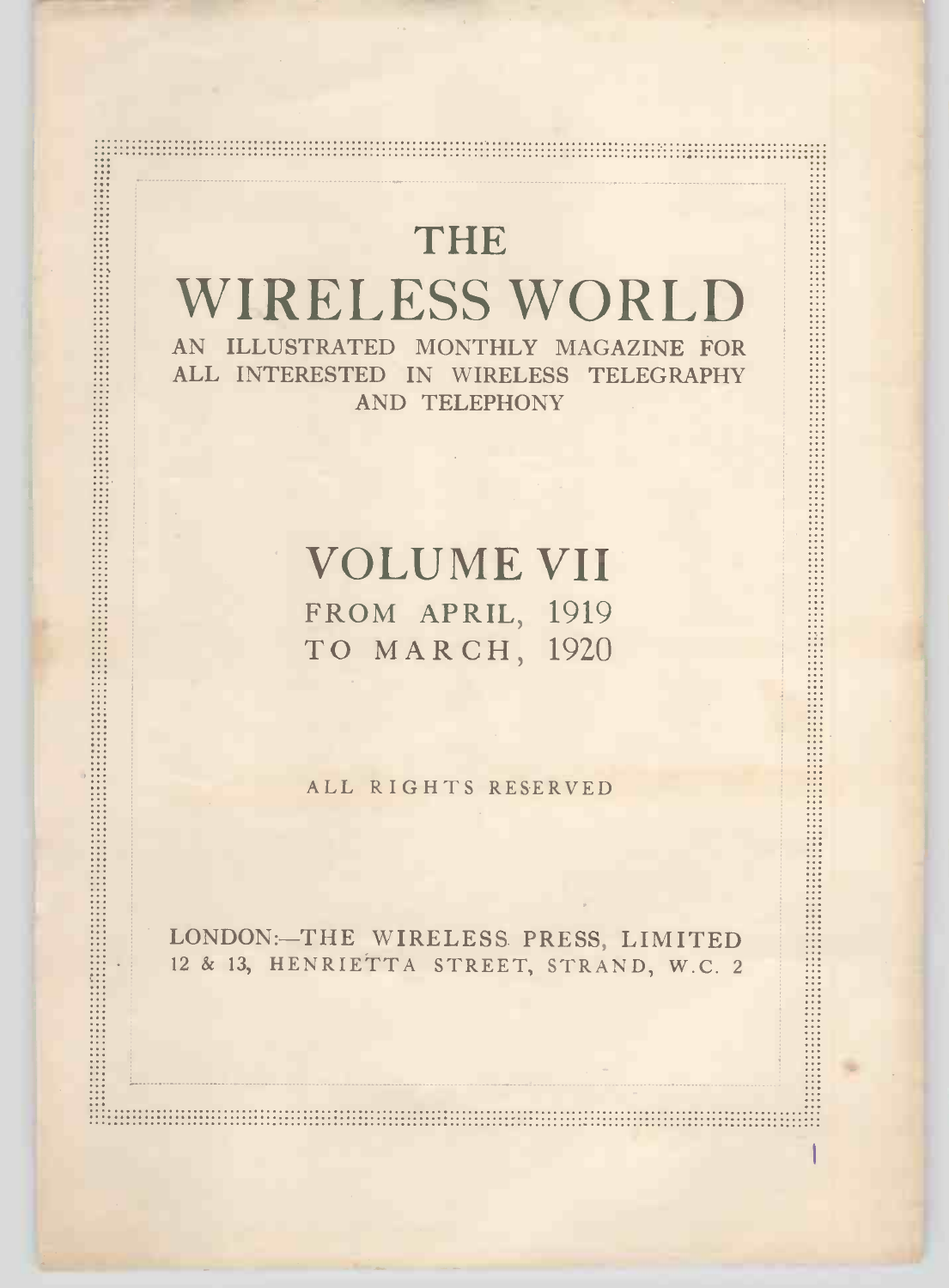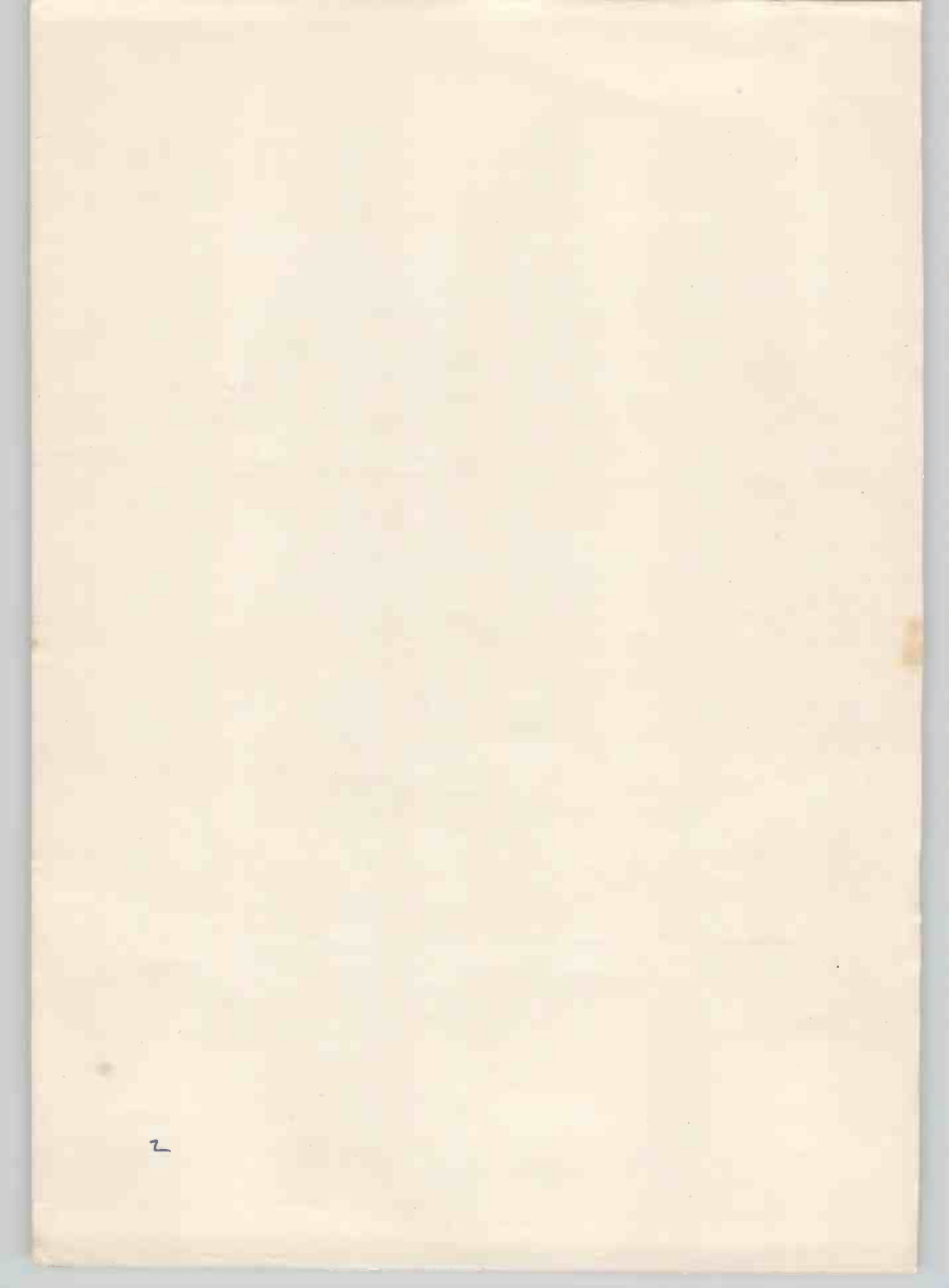# INDEX-VOLUME VII APRIL, 1919 TO MARCH, 1920

Page Page Abraham and Bloch, on "Amplifiers Amplifiers, Low Frequency. . . . . 440<br>for Continuous and Very Low <u>Amplifiers, Multi-Stage</u> for Continuous and Very Low \_\_\_ Multi-Stage . 574<br>Frequency Currents . 447 \_\_\_ Vacuum Tube, Lieut. Batsel on 248 Frequency Currents" . . . . <sup>447</sup> - Vacuum Tube, Lieut. Batsel on <sup>248</sup> -- " Amplifiers for Recording Wire.<br>
-- " Amplifiers for Recording Wire.<br>
-- " Maintenance of Mechanical Amsterdam Aircraft Exhibition . 333, 472<br>
-- " Maintenance of Mechanical Amsterdam Aircraft Exhibition . 333, 472<br>
--Oscillations by Three-Electrode Valves 574 Letter 450<br>
- "Mesure en valeur absolue des Andover Air Disaster 450 "Mesure en valeur absolue des Andover Air Disaster . . . . 162 periodes des oscillations electrique de Andrews, Capt. W. A., B.Sc. . . . 165 H.F." 637 Anode, The Cylindrical 398 Absorption of Electro-Magnetic Waves 134 Antwerp, New Wireless Station at . 270 Aeronautical Society, Royal . . . 268 Apparatus, Amateur Wireless, Con-Aeroplanes, D.F. on 258 struction of . 49, 107, 166, 224,<br>
Wireless Record 412 Archangel, Wireless Telegraphy at . 373<br>
Wireless Record 412 Archangel, Wireless Telegraphy at . 373 Navigation of, by Wireless 389, 578 292, 352, 425, 481, 544, 613, 674, 733<br>Wireless Record (12) Archangel, Wireless Telegraphy at 373<br>Air Convention, International (12) Archangel, Wireless Telegraphy at 373<br>Air Ministry, M mission for the structure of the Sandy of the Sandy Street Competition, British 498<br>interaft Competition, British 498 Artom v. Bellini 498<br>interaft Competition, British 415 Atlantic Flight 41. Aircraft Competition, British . . . <sup>415</sup> Atlantic Flight ..... . . <sup>282</sup> 475 — Wireless College, Cahirciveen, 474 Annual Dance at . . . . . . . 422 Wireless, Regulations for. . 474 Annual Dance at 422 Audio Frequency and Radio Frequency<br>Australasia, Amalgamated Wireless of, 216, 278, 341, 410, 470, 512, 605, 665, 729 Australasia, Amalgamated Wireless of,<br>
Wireless Sets 470 Balance Sheet of 556<br>
Wireless Telephonic Control of 160 Report of 554 Wireless Telephonic Control of . 160 - Report of . . . . . . . 554 Wireless Telephony and . . 160, 193<br>Airway, London-Paris . . . . . . . 727 and . 160, 193 Australian Flight, The . . . . 668 Airway, London Paris . . . . . 727 " Avanti Italia " . . . . . . . 237 Alexanderson, E. F. W., on " Simulta- Aviation, Control of Civil . . . . 104 neous Sending and Receiving " . . 575 Notes, . 41, 104, 161, 220, 282, Allen, Mr. Andrew 56 344, 413, 474, 515, 609, 668, 727 Mr. H. W 112 Aviators, Prize Money for . . . . 511 Amateur Position, The . 47, 89, 151,<br>
208, 258, 327, 458, 466a, 573, 634, 693 Barkhausen, H., Zwei mit Hilfe der<br>
— Receiving Station, Design and Meuen Verstärker Entdeckte Ershein-<br>
Construction of an . . . . . . . . . . 693 Barkhausen, H., Zwei mit Hilfe der and Neuen Verstärker Entdeckte Ershein-<br>536 – ungen Amateur's Guide to the Aether .541, <sup>705</sup> Barnes, C. E. . . .. <sup>480</sup> Amateur's Guide to the Aether<br>Amateur Wireless Apparatus, struction of 49, 107, 166, 224, 292,<br>352, 425, 481, 544, 613, 674, 733 352, 425, 481, 544, 613, 674, 733<br>America in America 733 Barnsley Amateur Wireless Society . Batsel, Lieut., on " Vacuum Tube 207 Battle, "Forward Wireless" in .<br>207 "Beat" Reception of Insects' sound 207 Amplifiers " Battle, " Forward Wireless " in . 21, " Beat " Reception of Insects' sounds in Great Britain 260  $\frac{21}{18}$ ,  $\frac{83}{260}$ Transmission 535 Begbie, Mr. Harold 132 America, Amateur Wireless in . 207 Belgian Wireless Club, A . . . . 726 America, Amateur Wireless in . . . 207 Belgian Wireless Club, A . . . . . . 726 <br>— New Wireless Policy in . . . . 635 Bellini, Artom v. . . . . . . . . . . 498<br>American Flying Club and Wireless . 465 Bermuda and Canada Wir 465 Bermuda and Canada Wireless Service 645<br>Birmingham University, New Principal American Marconi Company, Balance Birmingham University, New Principal<br>Sheet of 114 for 646<br>Report of 113 Birmingham Wireless Association 724 Report of ..... . . <sup>113</sup> Birmingham Wireless Association . . <sup>724</sup> Navy's Appreciation of Wireless Blandy, Col L F 180 Companies . . . . . . . . 87 Blimp Patrol, Wireless on the . .557 Transatlantic Flight . . . . 222 Board of Trade Examination, Operators Amplification of Photo-electric Currents

650 248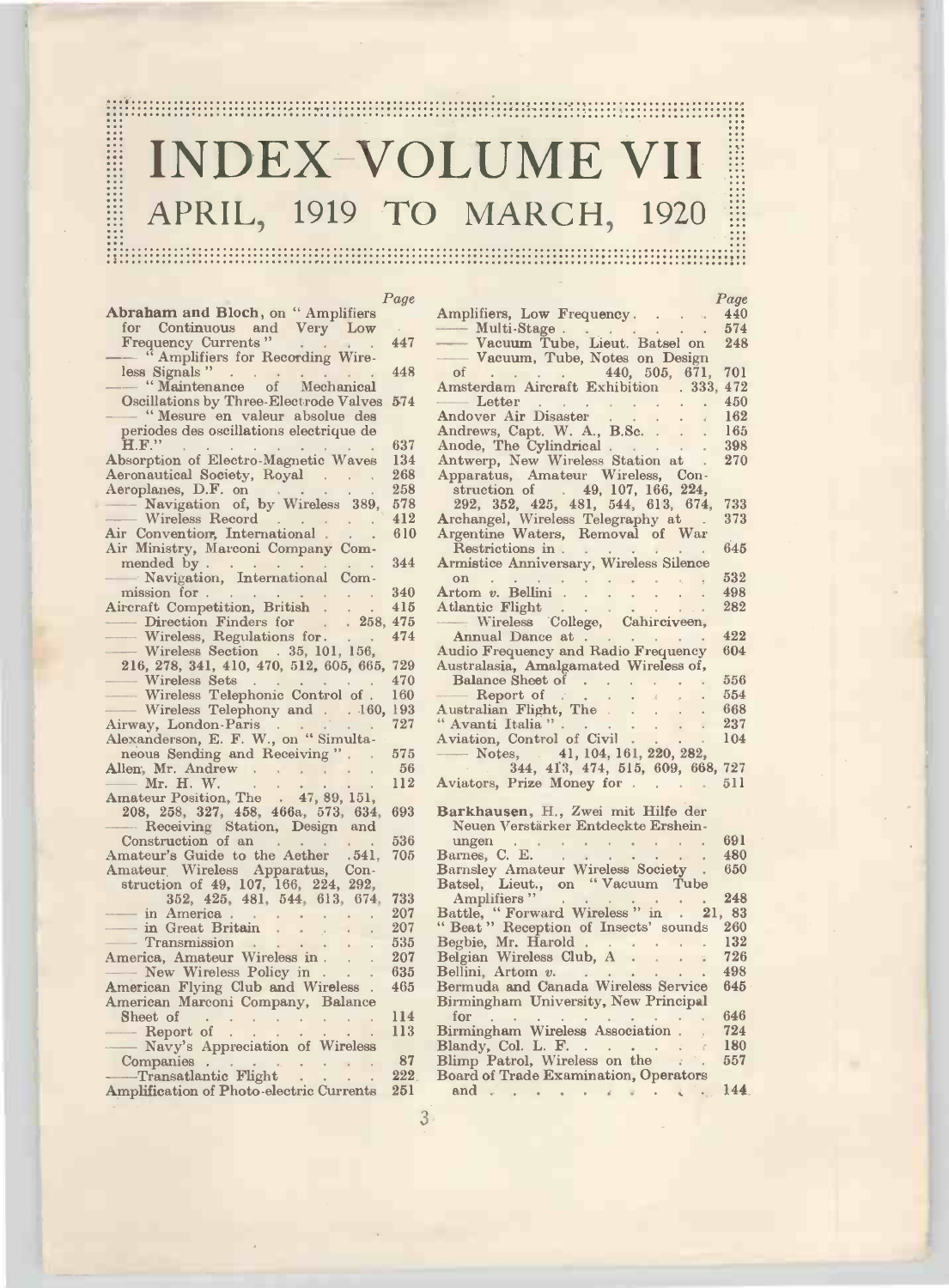|  | $P$ aae |  |
|--|---------|--|
|  |         |  |

|                                                                                                                                                   | Page       |                                       |
|---------------------------------------------------------------------------------------------------------------------------------------------------|------------|---------------------------------------|
| Bogota and Puerto Velillo, Wireless                                                                                                               |            | Crookes,                              |
| Communication between                                                                                                                             | 645        | Crystal a                             |
| Borneo, New Wireless Service in 252                                                                                                               |            | structio                              |
|                                                                                                                                                   |            | $-$ Rec                               |
|                                                                                                                                                   |            | Cylindric                             |
|                                                                                                                                                   |            |                                       |
|                                                                                                                                                   |            | Dampin                                |
|                                                                                                                                                   |            | Daniels,                              |
| 650,                                                                                                                                              | 726        | Decoratio                             |
| British Association 409, 460                                                                                                                      |            | De Groo                               |
| British Scientific Products Exhibition 269,270                                                                                                    |            | Derby W                               |
|                                                                                                                                                   | 710        | Detector                              |
| Shipmasters' Dinner<br>Brush Discharges from Ship Aerials                                                                                         | 34         | Digest of                             |
| Burton-on-Trent Wireless Club 535, 589,                                                                                                           |            | 13                                    |
| 647,                                                                                                                                              | 722        |                                       |
| Cable Systems, Wireless Relief for.                                                                                                               | -88        | Dimmoel                               |
|                                                                                                                                                   | 287        | Direct Ct                             |
| Cadet Corps, Wireless and the                                                                                                                     | 645        | Tubes                                 |
| Canada-Bermuda Wireless Service                                                                                                                   | 645        | "Directi                              |
| Resumption of Commercial Ser-                                                                                                                     |            | Captai                                |
|                                                                                                                                                   | 34         |                                       |
| vice to Canadian Censorship of Wireless Mes-                                                                                                      |            | Direction                             |
|                                                                                                                                                   | 87         | craft                                 |
|                                                                                                                                                   | $\bf 268$  | $-$ at<br>$\overline{\phantom{0}}$ De |
| sages<br>— D.F. Stations<br>— Marconi Company, Report and<br>Balance Sheet of<br>Canary Islands, Wireless in the                                  |            | $-$ Sta                               |
|                                                                                                                                                   |            |                                       |
|                                                                                                                                                   | 489        | <b>Distress</b>                       |
|                                                                                                                                                   | 120        | $\rm D.O.R.A$                         |
| Cantor Lectures.<br>Cantor Lectures<br>Caracas, Venezuela, New Wireless Sta-                                                                      | 33         | 89, 15                                |
|                                                                                                                                                   |            | Dublin I                              |
| tion for .<br>Carnarvon Wireless Station.                                                                                                         | 645        | Durrant,                              |
|                                                                                                                                                   | 301        | Dutch E                               |
| Cavite Station<br>Censorship of Wireless Messages                                                                                                 | 74         | less Se                               |
|                                                                                                                                                   | 87         | $-$ Wi                                |
|                                                                                                                                                   | 333        | Dwina I                               |
| Removal of Cercle Belge d'Etudes Radio Télégra-                                                                                                   |            |                                       |
| phiques<br>China, Wireless Telegraphy in                                                                                                          | 726        | Early                                 |
|                                                                                                                                                   | 206        | Amate                                 |
| Chinese National Wireless Company.                                                                                                                | 587        | Eccles, I                             |
| Chree, Dr. Charles<br>Civil Aviation, Control of 104<br>— Development of 609                                                                      |            | "Edison                               |
|                                                                                                                                                   |            | $_{\mathrm{Eiffel}}$ To               |
| Development of<br>Clinker, R. C., on "A Portable Set"                                                                                             | 609        | Error                                 |
|                                                                                                                                                   | 712        | Eilvese,                              |
| Club Notes . 88, 145, 207, 268, 334,<br>405, 466, 533, 589, 647,                                                                                  |            | "Electri                              |
|                                                                                                                                                   | 721,       | Elwell, 0                             |
| Cobija, Bolivia, New Wireless Station at                                                                                                          | 645        | Erskine-                              |
| Commercial Airways                                                                                                                                | 515        | missio                                |
| <b>Aviation.</b>                                                                                                                                  | 414        | Experim                               |
| Company Notes 113, 232, 361, 489, 550,                                                                                                            | 618        |                                       |
| Competion for Wireless Operators 330,                                                                                                             |            | " Felixs                              |
| 403, 444, 708                                                                                                                                     |            | Fenwick                               |
| Condenser, An Efficient Variable<br>Condensers, Construction of                                                                                   | 630        | Ferrié,                               |
|                                                                                                                                                   | 166        |                                       |
| Constants of Wireless Telegraphy,                                                                                                                 |            | Field Wi                              |
| Natural                                                                                                                                           | 320        | Findin                                |
| Construction of Amateur Wireless Appa-                                                                                                            |            | <b>Filament</b>                       |
| ratus. 49, 107, 166, 224, 292, 352,                                                                                                               |            | of Ele                                |
| 424, 481, 544, 613, 674,                                                                                                                          | 733        | Finnish                               |
| C.W. Reception, J. Scott Taggart on.                                                                                                              | 593        | singfor                               |
| C.W. Sets, Notes on Use of Small                                                                                                                  |            | Fisher, 1                             |
| Power<br>42, 93,<br>$\mathcal{A}(\mathcal{X})$ , and $\mathcal{A}(\mathcal{X})$ , and $\mathcal{A}(\mathcal{X})$ , and $\mathcal{A}(\mathcal{X})$ | 152        | Fleming.                              |
| C.W. Transmitter, Marconi Timed-Spark                                                                                                             | 310        |                                       |
| Cooper, Mr. W. R., Retirement of<br>$\sim$                                                                                                        | 531        | "Flemin                               |
|                                                                                                                                                   | 88         | Flexible                              |
| Copper Leading in Wires for Valves.<br>Corby, Mr. H. W.                                                                                           | 112        | Valves                                |
| Corpy, Mr. H. W.<br>Correspondence . 47, 208, 291, 424,                                                                                           | 480        | Fokker                                |
| Court, Wireless in<br>$\sim$                                                                                                                      | 207        | Forest F                              |
| Cowler, Mr. A.                                                                                                                                    |            |                                       |
|                                                                                                                                                   |            |                                       |
| Cronin, Mr. B., Award to.                                                                                                                         | 165<br>646 | $\rm Fortescu$<br>"Forwa              |

|                               | Page |                                                                                                                                    | Page       |  |
|-------------------------------|------|------------------------------------------------------------------------------------------------------------------------------------|------------|--|
| ess                           |      | Crookes, Sir William, Death of                                                                                                     | <b>100</b> |  |
| $\epsilon$                    | 645  | Crystal and Valve Receiving Sets, Con.                                                                                             |            |  |
| $\vec{a}$                     | 252  | struction of<br>- Receivers and Aircraft                                                                                           | 352        |  |
|                               | 161  |                                                                                                                                    | 605        |  |
|                               | 112  | Cylindrical Anode, The<br>$\sim$<br>$\overline{a}$                                                                                 | 398        |  |
|                               | 725  |                                                                                                                                    |            |  |
| 231, 463                      |      | Damping of Wireless Signals. 274                                                                                                   |            |  |
| ion                           |      | . 144                                                                                                                              |            |  |
| 650,                          | 726  | Daniels, Mr. Josephus, Nen                                                                                                         | 532        |  |
| 409, 460                      |      |                                                                                                                                    |            |  |
| ւ 269,270                     |      |                                                                                                                                    |            |  |
| $\sim$                        | 710  | De Groot, Dr. C. 629<br>Derby Wireless Club . 591, 648,722<br>Detector Amplifiers . 671<br>Digest of Wireless Literature . 15, 74, |            |  |
|                               | 34   |                                                                                                                                    |            |  |
| 89.                           |      | 135, 187, 247, 317, 386, 445, 502,                                                                                                 |            |  |
| 647, 722                      |      | 575, 636, 691<br>Dimmock, Lieut. E. H. 41                                                                                          |            |  |
|                               | -88  |                                                                                                                                    |            |  |
|                               | 287  | Direct Current Motor using Thermionic                                                                                              |            |  |
|                               | 645  | Tubes                                                                                                                              | 259        |  |
| er-                           | 645  | "Directional Wireless and Aircraft,"                                                                                               |            |  |
|                               | 34   | Captain Robinson on 462, 475                                                                                                       |            |  |
| $\ddot{\phantom{a}}$<br>$es-$ |      | Direction Finding Apparatus on Air-                                                                                                |            |  |
|                               | 87   | craft 39, 105, 258<br>at Sea, Facilities for 39, 105, 205                                                                          |            |  |
|                               | 268  | $\cdot$ $\cdot$ 200                                                                                                                |            |  |
| ınd                           |      |                                                                                                                                    | 268        |  |
|                               | 489  | Distress Calling Device, New Marconi                                                                                               | 695        |  |
|                               | 120  | D.O.R.A. and Amateur Wireless 47,                                                                                                  |            |  |
|                               | 33   | 89, 151, 208, 258, 327, 458, 466a, 573, 634                                                                                        |            |  |
| ta-                           |      | Dublin Municipal Wireless College.                                                                                                 | -145       |  |
|                               | 645  | Durrant, Lieut. R. F. 324, 351                                                                                                     |            |  |
|                               | 301  | Dutch East Indies and Holland, Wire-                                                                                               |            |  |
|                               | 74   | less Service between 406                                                                                                           |            |  |
|                               | 87   | - Wireless, German Influence on . 328                                                                                              |            |  |
| $\sim$                        | 333  | Dwina River Expedition                                                                                                             | 417        |  |
| ra-                           |      |                                                                                                                                    |            |  |
| $\mathcal{A}$                 | 726  | Early Experiences of a Wireless                                                                                                    |            |  |
|                               | 206  |                                                                                                                                    |            |  |
| $\mathbf{y}$ .                | 587  | Amateur 602<br>Eccles, Dr. W. H., Lectures by 462, 589<br>"Edison Effect "452                                                      |            |  |
| 131, 565                      | 104  |                                                                                                                                    |            |  |
|                               | 609  | Eiffel Tower Signals, Determining Clock<br>Error by                                                                                | 601        |  |
| $et$ <sup>33</sup>            | 712  | $\mathcal{A}^{\mathcal{A}}$ and $\mathcal{A}^{\mathcal{A}}$<br>Eilvese, Hanover, Wireless Station at.                              | 574        |  |
| 34,                           |      | "Electrician" Editor, Retirement of.                                                                                               | 531        |  |
| 47,                           | 721, |                                                                                                                                    | 422        |  |
| ı at                          | 645  | Elwell, C. F.<br>Erskine-Murray, Dr. J., on "Trans-                                                                                |            |  |
|                               | 515  | mission of Electro-magnetic Waves"                                                                                                 | -651       |  |
| $\rightarrow$                 | 414  | Experimental Station, An                                                                                                           | 583        |  |
| 550,                          | 618  |                                                                                                                                    |            |  |
| 30,                           |      | " Felixstowe Fury," Wreck of the.                                                                                                  | 416        |  |
| 444, 708                      |      | Fenwick, Lieut. F.                                                                                                                 | 112        |  |
| $\sim$                        | 630  | Ferrié, General Gustav Auguste                                                                                                     |            |  |
| $\sim$                        | 166  | 165, 205, 309                                                                                                                      |            |  |
| hy,                           |      | Field Wireless Telephony and Direction                                                                                             |            |  |
|                               | 320  | Finding<br>$\mathcal{A}^{\mathcal{A}}$ . In (<br>$\sim 10^{-11}$                                                                   | <b>199</b> |  |
| pa-                           |      | Filaments, Effect of Gases on Emission                                                                                             |            |  |
| 152,<br>674,                  | 733  | of Electrons from                                                                                                                  | 694        |  |
| $\mathfrak{n}$ .              | 593  | Finnish Wireless Station near Hel-                                                                                                 |            |  |
| nall                          |      |                                                                                                                                    | 465<br>498 |  |
| 93,                           | 152  | Fleming, Dr. J. A., Lectures by . 33,                                                                                              |            |  |
| $_{\rm dark}$                 | 310  | 465, 499, 532,                                                                                                                     | 588        |  |
|                               | 531  | " Fleming's Rule," An Alternative to.                                                                                              | 194        |  |
| $S$ .                         | 88   | Flexible Socket for Wireless Receiving                                                                                             |            |  |
|                               | 112  | Valves                                                                                                                             | 632        |  |
| 424,                          | 480  | Valves<br>Fokker and German Aspirations 477                                                                                        |            |  |
| $\sim$                        | 207  | Forest Fires, Wireless Telephony and . 573                                                                                         |            |  |
|                               | 165  |                                                                                                                                    |            |  |
|                               | 646  | Fortescue, Prof. C. L. (163)<br>"Forward Wireless in Battle" (21, 83)                                                              |            |  |
|                               |      | 4                                                                                                                                  |            |  |
|                               |      |                                                                                                                                    |            |  |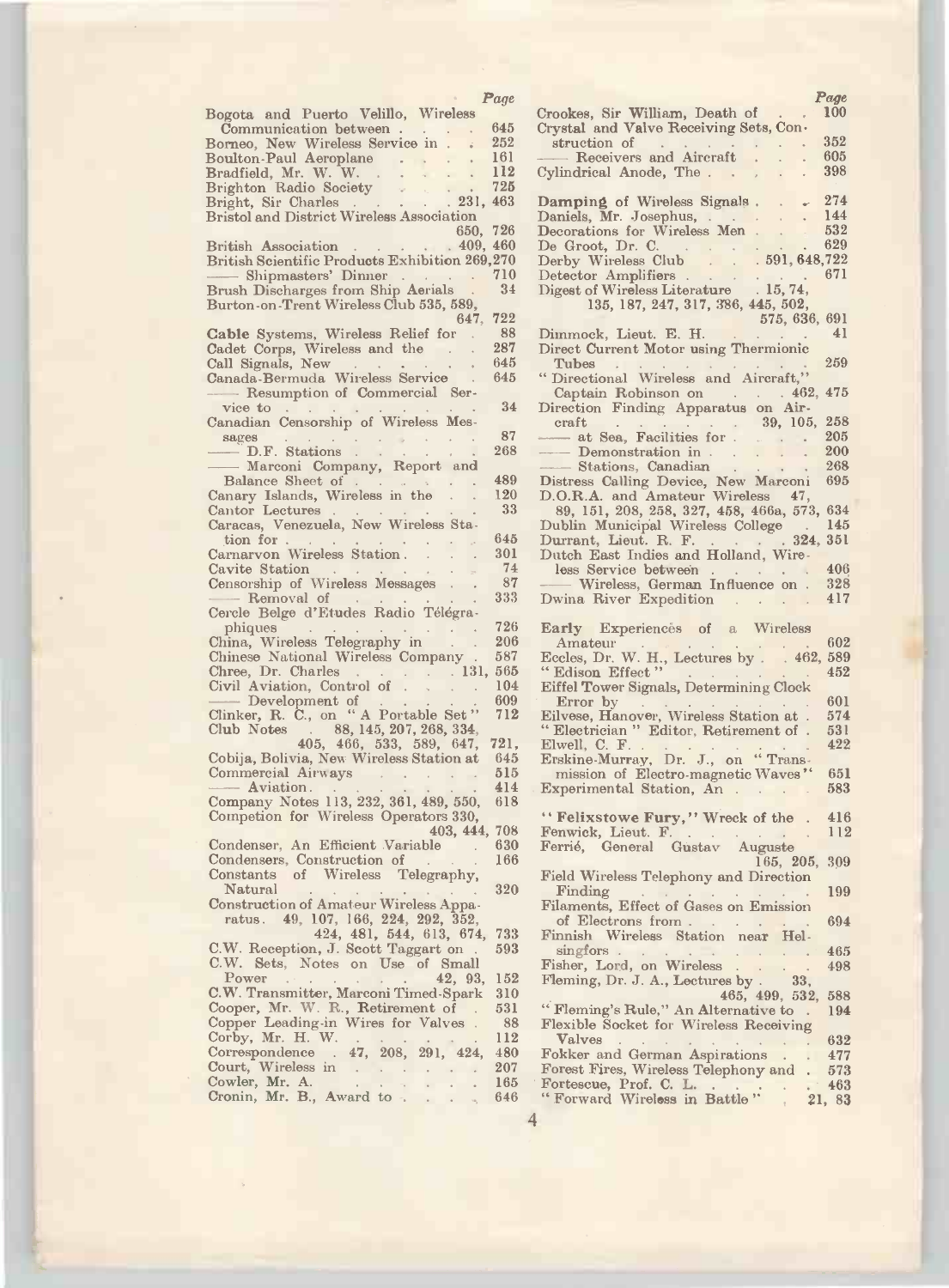|                                                            | Page               |                                                                                      | Page |  |
|------------------------------------------------------------|--------------------|--------------------------------------------------------------------------------------|------|--|
| France, Work of Wireless Sets in                           | 174                | La Croix d'Hins Wireless Station.                                                    | 406  |  |
| French Coastal Wireless Stations,                          |                    |                                                                                      |      |  |
|                                                            |                    | "La Nature" on "Effect of Gases on                                                   |      |  |
| Notices regarding                                          | 709                | Emission of Electrons from Heated                                                    |      |  |
| - Overseas Wireless Stations                               | 144                | Filaments                                                                            | 694  |  |
| - Ships, Wireless Telegraphy for.                          | 88                 | Latour, M. Marius, Award for                                                         | 046  |  |
|                                                            |                    |                                                                                      |      |  |
|                                                            |                    | Legal Decision regarding Thermionic                                                  |      |  |
| Gale Warnings by Wireless                                  | 710                | Valve $\cdots$ $\cdots$                                                              | 456  |  |
| Gardiner, Lt.-Col., B. C. $\ldots$                         | 112                | Leicestershire Radio Society                                                         | 207  |  |
| German Influence on Dutch Wireless.                        | 328                | Library Table . 55, 111, 164, 229,                                                   |      |  |
| -Submarine, Twenty-six Days on a                           | 61                 | 288, 348, 418, 478, 542, 611, 644,                                                   | 732  |  |
|                                                            | $\boldsymbol{259}$ |                                                                                      |      |  |
|                                                            |                    | Light, Transmission of Speech by                                                     | 198  |  |
|                                                            |                    | Lima, New Wireless Station at                                                        | 465  |  |
| $\mathbb{L}$ Treaty                                        | 134                | Liverpool Wireless Association 650, 693                                              |      |  |
| Germany, Aviation in                                       | 414                | Lodge, Sir Oliver, New Honour for                                                    | 231  |  |
| Glasgow and District Radio Club.                           | 591                | - on "Power from the Sun".                                                           | 634  |  |
| Goldsmith, Dr. Alfred N.                                   | 290                |                                                                                      | 29   |  |
|                                                            |                    | - Retirement of                                                                      |      |  |
| Gordon Shephard Memorial Prizes.                           | 415                | $\longrightarrow$ Successor to $\blacksquare$ .                                      | 646  |  |
| Grahame-White's Aerobus Plane.                             | 41                 |                                                                                      | 477  |  |
| Great Britain, Amateur Wireless in.                        | 207                | London Flying Club<br>London-Paris Airway                                            | 727  |  |
| Ground Wires, Short Wave Trans-                            |                    | Longitude, Wireless and                                                              | 393  |  |
| mission and Reception on                                   | 445                | Low Frequency Amplifiers                                                             | 440  |  |
|                                                            |                    | Lubke, E., on "Measurement of Alter-                                                 |      |  |
|                                                            |                    |                                                                                      |      |  |
| Herschell, Rt. Hon. Lord                                   | 532                | nating Waves with the Braun Tube "                                                   | 504  |  |
| Heterodyne Envelopes                                       | 146                |                                                                                      |      |  |
| High Frequency Alternators 187,                            | 247                | Madeira, New Wireless Station sug-                                                   |      |  |
| - Tension Supply for Amateur Ap-                           |                    | gested for $\cdot \cdot \cdot \cdot \cdot \cdot \cdot$                               | 531  |  |
| paratus                                                    | 613                | Magnetic Storms.                                                                     | 131  |  |
|                                                            | 544                |                                                                                      |      |  |
| —— Voltage Battery, Construction of.                       |                    | Mails, Aerial Carriage of                                                            | 609  |  |
| Hirst, Lieut. R. H.                                        | 56                 | Manchester Wireless Club . 534, 649, 721                                             |      |  |
| Holland and Dutch East Indies, Wire-                       |                    | Maps, Wireless                                                                       | 68   |  |
| less Service between                                       | 406                | Marchant, Prof., Lecture on "Wireless                                                |      |  |
| $\longrightarrow$ Radio Clubs in.                          | 650                | Telegraphy " by                                                                      | 532  |  |
| Horwood, G. H., Correspondence from.                       | 480                | Marconi Distress Calling Device, New.                                                | 695  |  |
|                                                            | 278                |                                                                                      |      |  |
| Hot Wire Ammeter<br><b>Contract Contract</b>               |                    | - International Marine Commu-                                                        |      |  |
| Howe, Prof. G. W. O., on "H.F.                             |                    | nication Co., Balance Sheet of                                                       | 233  |  |
| Resistance of Wires and Coils"                             | 646                | Report of                                                                            | 232  |  |
| Hydrocarbon in Arc Chambers                                | 499                | -- -Osram Valve Company, Ltd. . 531, 587<br>-- Scientific Instrument Co., Ltd. . 587 |      |  |
|                                                            |                    |                                                                                      |      |  |
| <b>Imperial Wireless Chain</b>                             | 588                | Senatore, as Peace Delegate.                                                         | 290  |  |
|                                                            |                    |                                                                                      |      |  |
| - Wireless News Service, Plea for.                         | 33                 | - Elected Member of Lloyd's.                                                         | 88   |  |
| Incendiarism by Electro-Magnetic Waves                     | 82                 | on Messages from Mars<br>Visits Lloyd's.                                             | 693  |  |
| Inductance Calculations, Simplified.                       | 380                |                                                                                      | 133  |  |
| Inductances, Construction of                               | 224                | Marconi's Wireless Telegraph Co., Ltd.,                                              |      |  |
| Infra-red Radiation, Wireless Tele-                        |                    | Balance Sheet, 1918                                                                  | 362  |  |
| graphy by $\cdots$                                         | 459                | - Commended by Air Ministry                                                          | 344  |  |
|                                                            | 260                |                                                                                      |      |  |
| Insects' Sounds, "Beat" Reception of                       |                    | - Extraordinary Meeting, 13th Nov-                                                   |      |  |
| Institution of Electrical Engineers,                       |                    | ember, 1919<br>the contract of the contract of                                       | 550  |  |
| Decision by<br>the company of the company of               | 82                 | - Extraordinary Meeting, 28th Nov-                                                   |      |  |
| Insulation and Insulators                                  | 107                | ember, 1919                                                                          | 618  |  |
| International Air Convention                               | 610                | - General Meeting, 8th August, 1919                                                  | 363  |  |
| International Marine Communication                         |                    | - Report of Directors, 1919.                                                         | 361  |  |
| Co., Marconi, Balance Sheet of                             | 233                | $\frac{1}{2}$ v. The Postmaster General 270, 333                                     |      |  |
| $\overline{\phantom{a}}$ Report of                         | 232                | Marconi Wireless Telegraph Co., of                                                   |      |  |
|                                                            |                    |                                                                                      |      |  |
| Isaacs, Mr. Godfrey, and Mr. Lee de                        |                    | America, Balance Sheet, 1918.                                                        | 114  |  |
|                                                            | 192                |                                                                                      | 113  |  |
|                                                            |                    | $\frac{1}{2}$ Report, 1918<br>$\frac{1}{2}$ . Atlantic Communication Co.             | 334  |  |
| Honour of $\ldots$                                         | 509                | Marconi Timed-Spark C.W. Transmitter                                                 | 310  |  |
| Italy, British Wireless Men in                             | 237                | Maritime, Commercial Wireless Tele-                                                  |      |  |
|                                                            |                    | graphy $\cdots$ $\cdots$ $\cdots$                                                    | 144  |  |
|                                                            |                    | Mars, Messages from                                                                  |      |  |
| <b>Jackson, Admiral Sir H. B., Honorary</b>                |                    |                                                                                      | 693  |  |
| Degree for $\cdots$ $\cdots$                               | 589                | McLeod, Lieut. S. E. S., Death of                                                    | 423  |  |
| Japanese Liners, Wireless Telephones                       |                    | Measurement of Wavelength, Induc-                                                    |      |  |
| 00                                                         | 329                | tance and Capacity                                                                   | 582  |  |
| Jensen, Mr., leaves for America                            | 56                 | Megaphones, Wireless                                                                 | 133  |  |
|                                                            |                    | Merchant Shipping (Wireless Tele-                                                    |      |  |
|                                                            |                    |                                                                                      |      |  |
| <b>Kamina</b> Wireless Station                             | 491                | graphy) Bill 206, 334                                                                |      |  |
| Kamishi, New Wireless Station at.<br>$\ddot{\phantom{a}}$  | 531                | Meteorology, Wireless and                                                            | 404  |  |
| Korda, Prof. D., Death of $\cdots$<br>$\ddot{\phantom{a}}$ | 487                | Milner, Lord<br>$\sim$                                                               | 79   |  |
|                                                            |                    |                                                                                      |      |  |
|                                                            | 5                  |                                                                                      |      |  |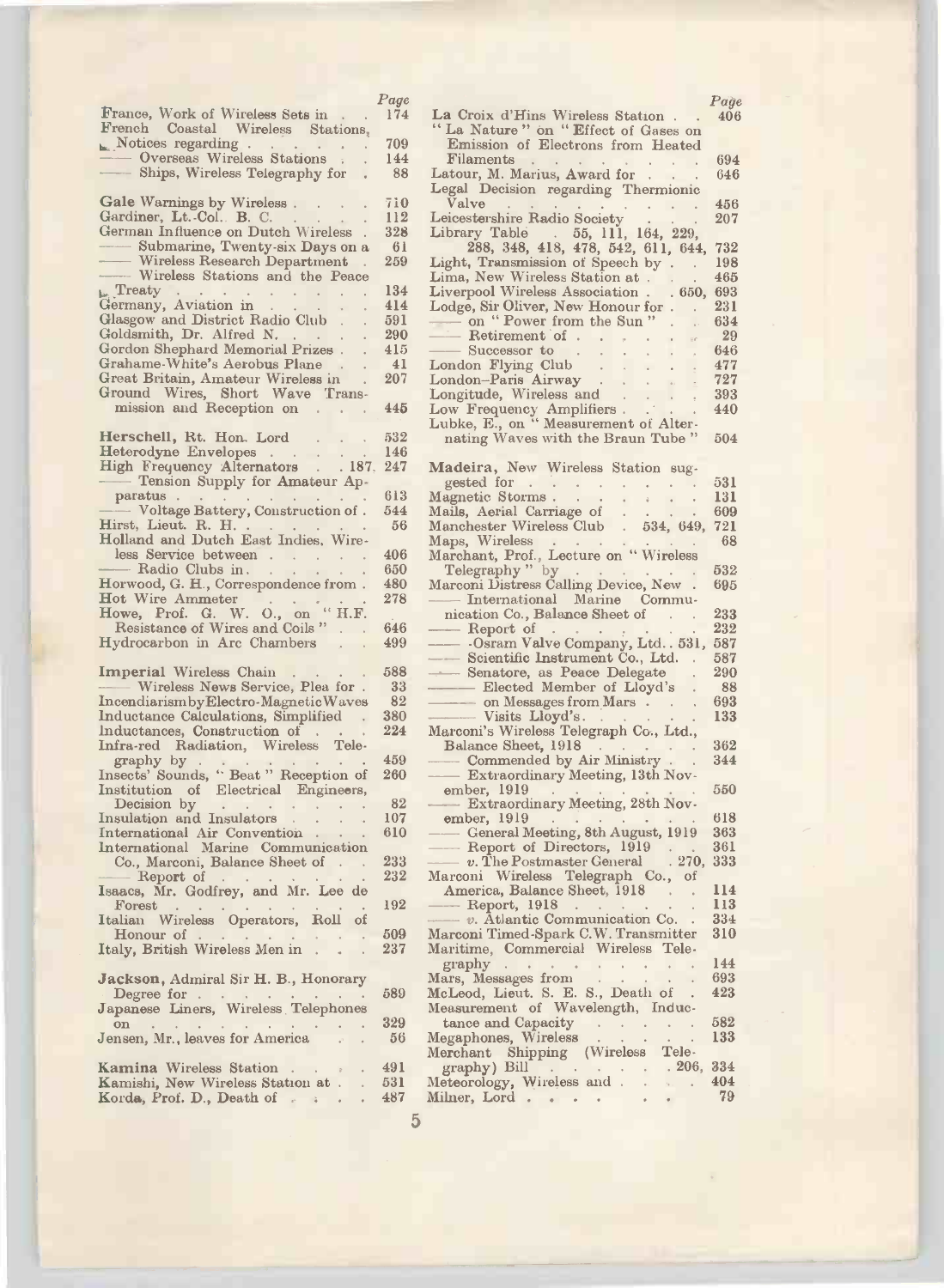|                                                                           | Page             |                                                                             |
|---------------------------------------------------------------------------|------------------|-----------------------------------------------------------------------------|
|                                                                           |                  |                                                                             |
| Morse, Mr. A. H.<br>Morse, Mr. A. H.<br>Moth, Lieut. C. A., D.F.C.        | 231              | Point Hueneme, New Wireless Station                                         |
|                                                                           | 351              | at -<br>$\mathcal{A}=\mathcal{A}=\mathcal{A}=\mathcal{A}=\mathcal{A}$ .     |
| Multi-Stage Amplifiers, Design of.                                        | 574              | Poldhu Wireless Station                                                     |
|                                                                           |                  |                                                                             |
| Nauen Station, War Time Develop-                                          |                  |                                                                             |
| ments at                                                                  | 399              | Port of Eten, New Wireless Station at.                                      |
|                                                                           |                  |                                                                             |
| NC.4, Wireless Equipment of the . 268, 459                                |                  | Port, Wireless Telegraphy to Ships                                          |
|                                                                           |                  | in 46                                                                       |
| Nederlandsche Telegraaf Maatchappij<br>"Radio-Holland"                    | 587              | Postmaster General v. Marconi's Wire-                                       |
| Newbold, Sergt. Observer G. T.                                            | 112              | less Telegraph Co., Ltd.                                                    |
| Newcastle and District Amateur Wire-                                      |                  | Poulsen Wireless System<br>$\sim$                                           |
|                                                                           |                  |                                                                             |
| less Association<br>Newcomb, Capt. R. W.<br>"New Era in Wireless"         | 651              | Prize Money for Aviators                                                    |
|                                                                           | 231              | Problems for Operators. 33                                                  |
|                                                                           | 468              | Puerto Velillo and Bogoto, Wireless                                         |
| "Newspaper World" and Wireless                                            |                  | Communication between                                                       |
| Reception $\cdots$                                                        | 693              |                                                                             |
|                                                                           |                  |                                                                             |
| New Volume, The 707<br>Noble, Mr. W. 422, 438                             |                  |                                                                             |
|                                                                           |                  | Questions and Answers. 59, 115, 171                                         |
| Nomenclature in Wireless Telegraphy.                                      | 191              | 234, 297, 357, 431, 488,                                                    |
| Northern Russia, Wireless in .<br>North Middlesex Wireless Club . 207,    | 212              | 548, 616, 67                                                                |
|                                                                           |                  |                                                                             |
|                                                                           |                  |                                                                             |
| 269, 334, 466, 534, 590, 647,                                             | 722              | <b>R.34's Atlantic Flight.</b> 286, 324, 34                                 |
| Notes of the Month . 33, 87, 144, 206,                                    |                  | R.38 Purchased by America<br>$\sim 10^{-11}$                                |
| 268, 333, 404, 465, 531, 587, 645,                                        | 709              | Radiogoniometer and Triangular Direc                                        |
| Nukualofa and Suva, Wireless Com-                                         |                  | tive Aerial Patents                                                         |
| munication between                                                        | 645              | - Patents, Italian Courts and                                               |
|                                                                           |                  |                                                                             |
|                                                                           |                  | Radio Research Board, The                                                   |
| <b>Ocean Flight, Official calls for </b>                                  | 161              | -Scientific Society                                                         |
| Olsen, Miss M.                                                            | 422              | Radiotelegraphic Investigations, British                                    |
| Ostend, New Wireless Station at.                                          | 270              | Association Committee on                                                    |
| Owen, W. D., Correspondence from.                                         | 480              | R.A.F. Wireless Demonstration.                                              |
|                                                                           |                  |                                                                             |
|                                                                           |                  | - Wireless Operator, The Training                                           |
| <b>Patents Act, New</b>                                                   | 835              |                                                                             |
| Patent Section . 48, 106, 170, 228,                                       |                  |                                                                             |
| 296, 350, 429,                                                            | 486              |                                                                             |
| Peace Treaty and German Wireless                                          |                  | of a<br>Ranson, Mr. F. L., on "Thought<br>Vibrations"<br>Raphael, Mr. F. C. |
|                                                                           |                  |                                                                             |
| Stations.                                                                 | 134              | Rayleigh, Lord, Death of                                                    |
| Pearl Harbour Station                                                     | 74               | Receiving Station, Construction of an                                       |
| Peckham Wireless and Experimental                                         |                  | Amateur                                                                     |
| Association .334, 405, 467, 533, 590, 650                                 |                  | Red Sea, Wireless Telegraphy in the                                         |
| "Pennsylvania," U.S.S. Wireless on.                                       | 81               | Resistance Amplifiers                                                       |
|                                                                           |                  |                                                                             |
| Penrose, Mr. H. E.                                                        | 165              | R.N.V.R. Wireless Men, Decoration of                                        |
| Personalities in the Wireless World-                                      |                  | Robertson, Mr. Chas. G., C.V.O                                              |
| Allen, Mr. H. W.                                                          | 126              | Robinson, Capt. J., Paper by 46<br>"Rohrensender, Uber" 7                   |
| Blandy, Col. L. F.                                                        | <b>180</b>       |                                                                             |
|                                                                           | 565              | Rome, New British Wireless Service to                                       |
|                                                                           | 629              |                                                                             |
|                                                                           |                  | Round, Capt. H. J., on "Radio Direc                                         |
| Ferrié, General Gustav.                                                   | 309              | tion Finding"                                                               |
| Noble, Mr. William                                                        | 439              | Royal Aeronautical Society's Garder                                         |
|                                                                           | 379              | Party .                                                                     |
| Petersen, Mr. Hermod<br>Pickard, Mr. G. W.                                | - 67             | Russia, Wireless in Northern.                                               |
| Simpson, Lt. Col. Adrian F. H                                             | 685              |                                                                             |
|                                                                           |                  |                                                                             |
| Slee, Capt. J. A.<br>Solari, Marquis Luigi<br>Swinton, Mr. A. A. Campbell | $-7$             | Sahnow, Mr. E., Letter from.                                                |
|                                                                           | 243              | Sailing Ships, Wireless on                                                  |
|                                                                           | 497              | Sandham, Helsingfors, New Wireles                                           |
| Personal Notes . 56, 112, 165, 231,                                       |                  | Station at                                                                  |
| 290, 351, 422,                                                            | 487              | San Diego, Pearl Harbour and Cavit                                          |
|                                                                           |                  |                                                                             |
| Petersen, Mr. Hermod.                                                     | 379              | Stations.                                                                   |
| Photo-electric Currents, Amplification                                    |                  | Saunders, Mr. H. S., Death of                                               |
| of<br>and a state                                                         | 251              | Scandinavian Demonstration Flight                                           |
| Physical Society of London, Exhibition                                    |                  | Science Made Easy.                                                          |
| οf                                                                        |                  |                                                                             |
|                                                                           | 646              | Scientific Products Exhibition                                              |
| Physics of the Thermionic Valve                                           |                  | Scott-Taggart, Mr. J., Awarded Mili                                         |
| 566, 638, 686                                                             |                  | tary Cross                                                                  |
| Pickard, Mr. Greenleaf Whittier.                                          | 67               | - on "C. W. Reception"                                                      |
| <b>Plymouth Cadets and Wireless.</b>                                      | 287              | Share Market Report 54, 97, 173, 23                                         |
|                                                                           |                  |                                                                             |
| ------ Three Towns Wireless Club at                                       | 207              | Sheffield and District Wireless Society                                     |
| Pocock, Montague V.                                                       | 165              | 207, 269, 534, 590, 65                                                      |
|                                                                           |                  |                                                                             |
|                                                                           | $\boldsymbol{6}$ |                                                                             |

|                                                                           | Page       |                                                                             | Page |
|---------------------------------------------------------------------------|------------|-----------------------------------------------------------------------------|------|
| Morse, Mr. A. H. $\cdots$                                                 | 231        | Point Hueneme, New Wireless Station                                         |      |
| Moth, Lieut. C. A., D.F.C.                                                | 351        | $\mathbf{a} \mathbf{t}$                                                     | 465  |
| Multi-Stage Amplifiers, Design of.                                        | 574        |                                                                             | 1    |
|                                                                           |            | Poldhu Wireless Station                                                     |      |
|                                                                           |            | $\frac{1}{\sqrt{1-\frac{1}{2}}}$ Re-opening of                              | 466  |
| Nauen Station, War Time Develop-                                          |            | Porte, Lt.-Col. J. C., Death of                                             | 516  |
| ments at $\cdots$ $\cdots$ $\cdots$                                       | 399        | Port of Eten, New Wireless Station at.                                      | 465  |
| NC.4, Wireless Equipment of the . 268, 459                                |            | Port, Wireless Telegraphy to Ships                                          |      |
| Nederlandsche Telegraaf Maatchappij<br>"Radio-Holland"                    |            | in 465. 532                                                                 |      |
|                                                                           | 587        | Postmaster General v. Marconi's Wire-                                       |      |
| Newbold, Sergt. Observer G. T.                                            | 112        | $less$ Telegraph Co., Ltd. $\ldots$                                         | 270  |
| Newcastle and District Amateur Wire-                                      |            |                                                                             | 8    |
|                                                                           |            | Poulsen Wireless System                                                     |      |
| less Association<br>Newcomb, Capt. R. W.<br>"New Era in Wireless"         | 651        | Prize Money for Aviators                                                    | 515  |
|                                                                           | 231        | Problems for Operators. 331, 400                                            |      |
|                                                                           | 468        | Puerto Velillo and Bogoto, Wireless                                         |      |
| "Newspaper World" and Wireless                                            |            | Communication between                                                       | 645  |
| Reception                                                                 | 693        |                                                                             |      |
| New Volume, The                                                           | 707        |                                                                             |      |
| Noble, Mr. W. 422, 438                                                    |            | Questions and Answers. 59, 115, 171,                                        |      |
| Nomenclature in Wireless Telegraphy.                                      | 191        | 234, 297, 357, 431, 488,                                                    |      |
|                                                                           | 212        |                                                                             |      |
| Northern Russia, Wireless in $\ldots$ .                                   |            | 548, 616, 677, 736                                                          |      |
| North Middlesex Wireless Club. 207,                                       |            |                                                                             |      |
| 269, 334, 466, 534, 590, 647,                                             | 722        | <b>R.34's Atlantic Flight.</b> 286, 324, 344, 417                           |      |
| Notes of the Month . 33, 87, 144, 206,                                    |            | R.38 Purchased by America                                                   | 515  |
| 268, 333, 404, 465, 531, 587, 645, 709                                    |            | Radiogoniometer and Triangular Direc-                                       |      |
| Nukualofa and Suva, Wireless Com-                                         |            | tive Aerial Patents                                                         | 498  |
| munication between                                                        | 645        | - Patents, Italian Courts and                                               | 634  |
|                                                                           |            | Radio Research Board, The                                                   | 692  |
|                                                                           |            |                                                                             |      |
| <b>Ocean Flight, Official calls for </b>                                  | 161        | -Scientific Society                                                         | 590  |
| Olsen, Miss $M_1$                                                         | 422        | Radiotelegraphic Investigations, British                                    |      |
| Ostend, New Wireless Station at.                                          | 270        | Association Committee on                                                    | 460  |
| Owen, W. D., Correspondence from.                                         | 480        | R.A.F. Wireless Demonstration                                               | 404  |
|                                                                           |            | - Wireless Operator, The Training                                           |      |
| Patents Act, New                                                          | 835        | of a<br>Ranson, Mr. F. L., on "Thought<br>Vibrations"<br>Raphael, Mr. F. C. | 621  |
| Patent Section . 48, 106, 170, 228,                                       |            |                                                                             |      |
| 296, 350, 429,                                                            | 486        |                                                                             | 458  |
| Peace Treaty and German Wireless                                          |            |                                                                             | 231  |
|                                                                           |            |                                                                             |      |
| Stations.                                                                 | 134        | Rayleigh, Lord, Death of                                                    | 290  |
| Pearl Harbour Station                                                     | 74         | Receiving Station, Construction of an                                       |      |
| Peckham Wireless and Experimental                                         |            | Amateur                                                                     | 536  |
| Association .334, 405, 467, 533, 590,                                     | 650        | Red Sea, Wireless Telegraphy in the .                                       | 679  |
| "Pennsylvania," U.S.S. Wireless on.                                       | 81         | Resistance Amplifiers                                                       | 701  |
| Penrose, Mr. H. E.                                                        | 165        | R.N.V.R. Wireless Men, Decoration of.                                       | 487  |
| Personalities in the Wireless World—                                      |            | Robertson, Mr. Chas. G., C.V.O                                              | 646  |
| Allen, Mr. H. W. $\ldots$                                                 | <b>126</b> |                                                                             |      |
| Blandy, Col. L. F.                                                        | <b>180</b> | Robinson, Capt. J., Paper by 462, 475<br>"Rohrensender, Uber" 75, 135       |      |
|                                                                           |            |                                                                             | 646  |
|                                                                           | 565        | Rome, New British Wireless Service to.                                      |      |
|                                                                           | 629        | Round, Capt. H. J., on "Radio Direc-                                        |      |
| Ferrié, General Gustav                                                    | 309        | tion Finding"                                                               | 710  |
| Noble, Mr. William                                                        | 439        | Royal Aeronautical Society's Garden                                         |      |
|                                                                           | 379        | $\Delta \sim 10^{-12}$ km s $^{-1}$<br>Party                                | 268  |
| Petersen, Mr. Hermod<br>Pickard, Mr. G. W.                                | 67         | Russia, Wireless in Northern.,                                              | 212  |
| Simpson, Lt. Col. Adrian F. H.                                            | 685        |                                                                             |      |
|                                                                           | - 7        | Sahnow, Mr. E., Letter from                                                 | 193  |
| Slee, Capt. J. A.<br>Solari, Marquis Luigi<br>Swinton, Mr. A. A. Campbell | 243        | Sailing Ships, Wireless on                                                  | 134  |
|                                                                           | 497        | Sandham, Helsingfors, New Wireless                                          |      |
| Personal Notes . 56, 112, 165, 231,                                       |            | Station at                                                                  | 465  |
|                                                                           |            |                                                                             |      |
| 290, 351, 422,                                                            | 487        | San Diego, Pearl Harbour and Cavite                                         |      |
| Petersen, Mr. Hermod                                                      | 379        | Stations.<br>Saunders, Mr. H. S., Death of                                  | 74   |
| Photo-electric Currents, Amplification                                    |            |                                                                             | 165  |
|                                                                           | 251        | Scandinavian Demonstration Flight                                           | 417  |
| Physical Society of London, Exhibition                                    |            | Science Made Easy                                                           | 87   |
| of $\cdots$                                                               | 646        | Scientific Products Exhibition                                              | 33   |
| Physics of the Thermionic Valve                                           |            | Scott-Taggart, Mr. J., Awarded Mili-                                        |      |
| 566, 638, 686                                                             |            | tary Cross                                                                  | 290  |
| Pickard, Mr. Greenleaf Whittier.                                          | 67         | - on "C. W. Reception"                                                      |      |
|                                                                           |            |                                                                             | 593  |
| Plymouth Cadets and Wireless.                                             | 287        | Share Market Report 54, 97, 173, 234, 360                                   |      |
| ------ Three Towns Wireless Club at                                       | 207        | Sheffield and District Wireless Society                                     |      |
| Pocock, Montague V                                                        | 165        | 207, 269, 534, 590, 650, 726                                                |      |
|                                                                           |            |                                                                             |      |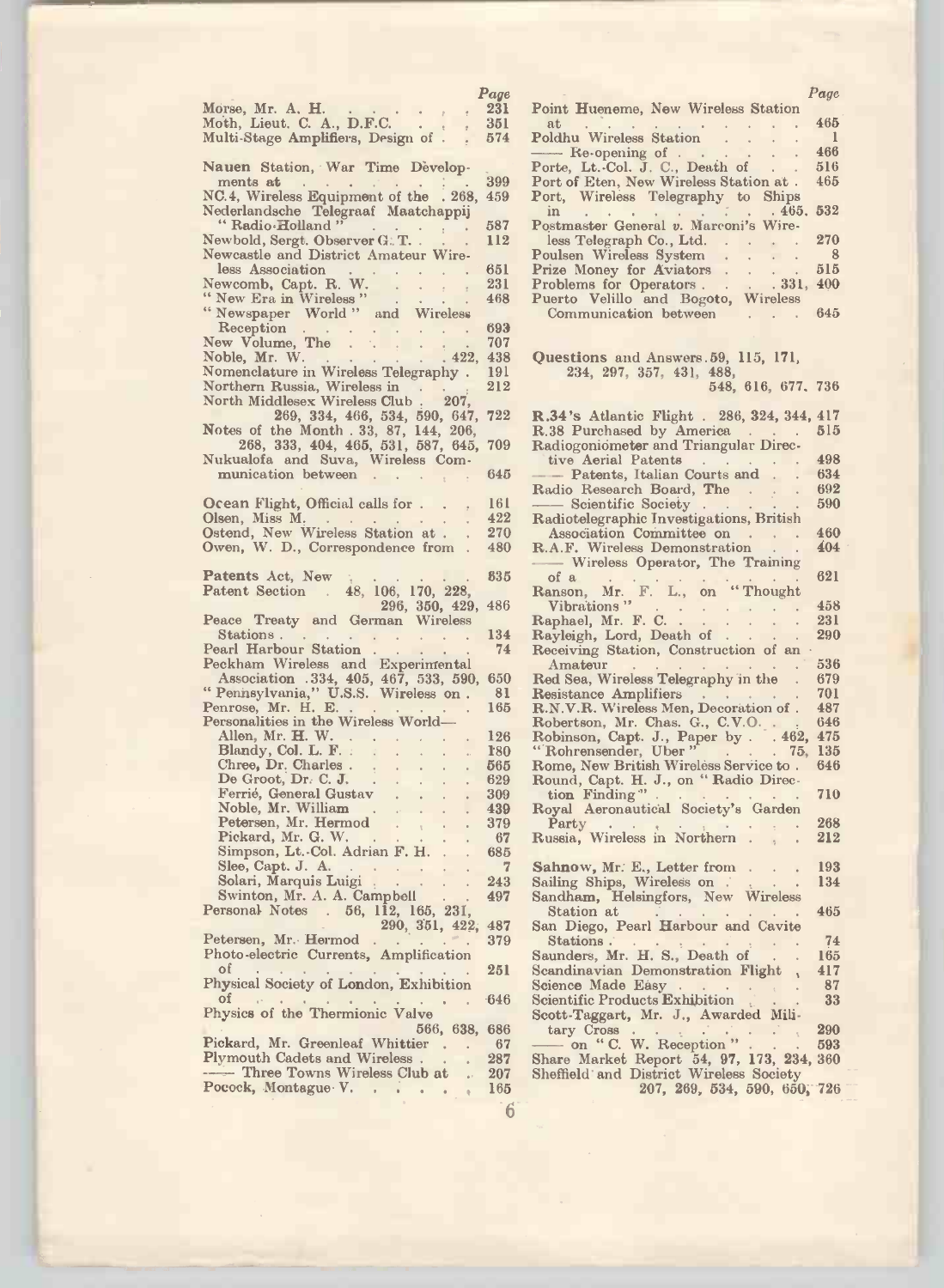|                                                                                        | Page |                                                                                                                                                                                                                                | Page                                      |
|----------------------------------------------------------------------------------------|------|--------------------------------------------------------------------------------------------------------------------------------------------------------------------------------------------------------------------------------|-------------------------------------------|
| Short Wave Reception and Trans-                                                        |      | Thermionic Valves, Detection Co-                                                                                                                                                                                               |                                           |
| mission on Ground Wires                                                                | 445  |                                                                                                                                                                                                                                |                                           |
|                                                                                        |      | efficient of the contract of the contract of the contract of the contract of the contract of the contract of the contract of the contract of the contract of the contract of the contract of the contract of the contract of t | 318                                       |
| Tuner, Mark III 607, 665<br>Tuner, Mark IV 729                                         |      |                                                                                                                                                                                                                                | 112                                       |
|                                                                                        |      | Three Electrode Valve, Electrical Os-                                                                                                                                                                                          |                                           |
| Simpson, Lieut.-Col. A. F. H                                                           | 685  | cillations maintained by                                                                                                                                                                                                       | 574                                       |
| Simultaneous Sending and Receiving.                                                    | 575  | Three Towns Wireless Club. 268, 334,                                                                                                                                                                                           |                                           |
| Slee, Capt. J. A. 7, 646                                                               |      | 406, 466, 533, 591, 649, 724                                                                                                                                                                                                   |                                           |
| Smith, Capt. Sir Ross                                                                  | 668  | Timed-Spark C.W. Transmitter, Mar-                                                                                                                                                                                             |                                           |
| --- Lieut. Sir K. M.                                                                   | 668  |                                                                                                                                                                                                                                |                                           |
|                                                                                        | 462  | $\text{coni}$                                                                                                                                                                                                                  | 310                                       |
| Major T. Vincent, Paper by .                                                           |      | Time from a Wireless Point of View                                                                                                                                                                                             | 139                                       |
| Socket, Flexible, for Wireless Receiving                                               |      | Signals for Ships                                                                                                                                                                                                              | 587                                       |
| Valves                                                                                 | 632  | Tomlinson, Major N. B.<br>Towyn Wireless Station                                                                                                                                                                               | 727                                       |
| Solar Eclipse, Wireless Investigations                                                 |      |                                                                                                                                                                                                                                | 433                                       |
|                                                                                        |      | Training of a R.A.F. Wireless Operator                                                                                                                                                                                         | 621                                       |
| during 144, 399<br>Solari, Marquis Luigi 243                                           |      | Transatlantic Air Route.                                                                                                                                                                                                       | 282                                       |
| Somerleyton Merchant Shipping Bill 399, 404                                            |      |                                                                                                                                                                                                                                |                                           |
|                                                                                        |      |                                                                                                                                                                                                                                |                                           |
|                                                                                        |      | - Radio Reception                                                                                                                                                                                                              | 349                                       |
|                                                                                        |      | - Wireless Telephony                                                                                                                                                                                                           | 196                                       |
| Spain and England, New Wireless Ser-                                                   |      | Transformer, Telephone, How to Make                                                                                                                                                                                            |                                           |
|                                                                                        |      | 8.                                                                                                                                                                                                                             | 699                                       |
|                                                                                        |      | Transmission Licences for Amateurs.                                                                                                                                                                                            | 535                                       |
| vice between 30<br>Spark Sets on Aeroplanes 37, 470<br>Transmitting Sets, Aircraft 512 |      | of Speech by Light                                                                                                                                                                                                             | 198                                       |
| Speech Transmission, Evolution of.                                                     | 98   |                                                                                                                                                                                                                                | 103                                       |
| Squier, Maj.-Gen. G. O., Decorated.                                                    | 422  |                                                                                                                                                                                                                                | 317                                       |
|                                                                                        |      |                                                                                                                                                                                                                                |                                           |
|                                                                                        | 349  | Turner, Capt. L. B., Description of                                                                                                                                                                                            |                                           |
| Paper by                                                                               | 343  | Valve Relay by                                                                                                                                                                                                                 | 601                                       |
| Stanley, Major Rupert, Elected Fellow                                                  |      | Twenty-six Days on a German Sub-                                                                                                                                                                                               |                                           |
| of the I.R.E $\ldots$                                                                  | 351  | $\text{maxine}$ :                                                                                                                                                                                                              | 61                                        |
| New Appointment for                                                                    | 487  |                                                                                                                                                                                                                                |                                           |
| Stars, Wireless Communication with the                                                 | 132  |                                                                                                                                                                                                                                |                                           |
| Stavanger Wireless Station, Opening of                                                 | 645  | Underwood, John Henry                                                                                                                                                                                                          | 112                                       |
|                                                                                        |      | U.S. Censorship of Wireless Messages.                                                                                                                                                                                          | 87                                        |
| Sterling Transmitter 101, 156, 216<br>Stewart, Sir Chas. J. 231                        |      | New Wireless Policy in                                                                                                                                                                                                         | 635                                       |
| Stoke-on-Trent Wireless Club                                                           | 533  | $\frac{1}{\sqrt{1-\frac{1}{2}}}\$ Radio Clubs in                                                                                                                                                                               | 650                                       |
| Stray Waves . 31, 80, 132, 191, 258,                                                   |      |                                                                                                                                                                                                                                |                                           |
| 327, 399, 458, 498, 573, 634.                                                          | 693  |                                                                                                                                                                                                                                |                                           |
|                                                                                        |      |                                                                                                                                                                                                                                |                                           |
| Strike, Aircraft and the Railway                                                       | 476  | Vacuum Tube Amplifiers, Design and                                                                                                                                                                                             |                                           |
| Submarine, Twenty-six Days on a                                                        |      | Construction of 440, 505, 671, 701                                                                                                                                                                                             |                                           |
| German                                                                                 | 61   | Valve Amplification, Notes on                                                                                                                                                                                                  | 407                                       |
| Subsidy, Government, for Commercial                                                    |      | $\longrightarrow$ Circuit, A New                                                                                                                                                                                               | 386                                       |
| Aviation                                                                               | 610  | Rectification, Theory of 181, 244, 337                                                                                                                                                                                         |                                           |
| Sullivan's Catalogue of Wireless Appa-                                                 |      | Valves, Copper Leading-in Wires for.                                                                                                                                                                                           | 88                                        |
| ratus                                                                                  | 710  | Van der Pol, Balth, on "Production and                                                                                                                                                                                         |                                           |
|                                                                                        |      | Measurement of Short Continuous                                                                                                                                                                                                |                                           |
| "Sun, Power from the," Sir Oliver<br>Lodge on                                          | 634  | Electromagnetic Waves"                                                                                                                                                                                                         | 388                                       |
| Suva and Nukualofa, Wireless Com.                                                      |      |                                                                                                                                                                                                                                |                                           |
|                                                                                        | 645  | - on "Propagation of Electromag-                                                                                                                                                                                               | 502                                       |
| munication between<br>Sweden, Wireless Service to                                      |      | netic Waves Round the Earth".<br>Variable Condenser, An Efficient.                                                                                                                                                             |                                           |
|                                                                                        | 589  |                                                                                                                                                                                                                                | 630                                       |
| Swinton, Mr. A. A. Campbell, Bio-                                                      |      | Vereeniging van Radio-Telegrafisten ter                                                                                                                                                                                        |                                           |
|                                                                                        | 497  | Koopvardy                                                                                                                                                                                                                      | 87                                        |
|                                                                                        | 80   | Victory March, Wireless Operators in the 336                                                                                                                                                                                   |                                           |
|                                                                                        |      |                                                                                                                                                                                                                                |                                           |
| less "<br>and a series of the series of the                                            | 32   | War Office and Technical Wireless                                                                                                                                                                                              |                                           |
| - on "Power from the Sun".                                                             | 634  | Telegraphy Articles                                                                                                                                                                                                            | 645                                       |
|                                                                                        |      | Warsaw, Wireless Station for                                                                                                                                                                                                   | 404                                       |
| Tarrant Triplane                                                                       | 223  | War Wireless, Superiority of British.                                                                                                                                                                                          | <b>162</b>                                |
| Tayler, A. Hoyt, "Short Wave Recep-                                                    |      |                                                                                                                                                                                                                                | 165                                       |
| tion and Transmission on Ground                                                        |      | Watterson, Mr. H. E. 165<br>Weagant " X-Stopper " 127, 209, 271                                                                                                                                                                |                                           |
| Wires"<br>$\sim$ $\sim$<br><b><i>Commission Commission Commission</i></b>              | 445  | Weather Prognostication by Wireless.                                                                                                                                                                                           | 41                                        |
| Telegraph Communications Board                                                         | 79   |                                                                                                                                                                                                                                |                                           |
|                                                                                        |      | West Indies, Damping of Wireless                                                                                                                                                                                               |                                           |
| Telephone Transformer, How to Make <b>a</b>                                            | 699  | Signals in . R., Papers by . 462, 636<br>Whiddington, Dr. R., Papers by . 462, 636                                                                                                                                             |                                           |
| Telephony Sets on Aircraft                                                             | 37   |                                                                                                                                                                                                                                |                                           |
| Thermionic Tubes, D.C. Motor using.                                                    | 259  | Wien, Dr. M., Award to $\cdot \cdot \cdot$                                                                                                                                                                                     | 646                                       |
| Valve as an Oscillator                                                                 | 456  | Wilson, Mr. A., Death of $\cdot \cdot \cdot$                                                                                                                                                                                   | 487                                       |
|                                                                                        |      | Wireless Amateur, Early Experiences                                                                                                                                                                                            | $\mathbb{E}\left[\hat{\mathbf{y}}\right]$ |
| Valve, Legal Decision regarding . 456<br>Walve, Physics of the . 566, 638, 686         |      | of $a$                                                                                                                                                                                                                         | 002                                       |
| - Valves, British Association, Dis.                                                    |      | — and Experimental Association                                                                                                                                                                                                 |                                           |
| cussion on $\cdots$                                                                    | 461  | 334, 405, 467, 533, 590, 650                                                                                                                                                                                                   |                                           |
|                                                                                        |      |                                                                                                                                                                                                                                |                                           |

|                                                                                                                                                                                                                                   | Page       |                                                                                                                                                                                                                                | Page                                                                                                                     |  |
|-----------------------------------------------------------------------------------------------------------------------------------------------------------------------------------------------------------------------------------|------------|--------------------------------------------------------------------------------------------------------------------------------------------------------------------------------------------------------------------------------|--------------------------------------------------------------------------------------------------------------------------|--|
| Short Wave Reception and Trans-                                                                                                                                                                                                   |            | Thermionic Valves, Detection Co-                                                                                                                                                                                               |                                                                                                                          |  |
| mission on Ground Wires 445                                                                                                                                                                                                       |            | efficient of $\begin{array}{ccc} \circ & \circ & \circ & \circ & \circ \\ \circ & \circ & \circ & \circ & \circ \end{array}$                                                                                                   | 318                                                                                                                      |  |
| Tuner, Mark III 607, 665                                                                                                                                                                                                          |            | Thomson, Sir J. J.                                                                                                                                                                                                             | 112                                                                                                                      |  |
| Simpson, Lieut.-Col. A. F. H.                                                                                                                                                                                                     | 685        | Three-Electrode Valve, Electrical Os-                                                                                                                                                                                          |                                                                                                                          |  |
| Simultaneous Sending and Receiving.                                                                                                                                                                                               | 575        | cillations maintained by<br>Three Towns Wireless Club. 268, 334,                                                                                                                                                               | 574                                                                                                                      |  |
| Slee, Capt. J. A. 7, 646                                                                                                                                                                                                          |            | 406, 466, 533, 591, 649, 724                                                                                                                                                                                                   |                                                                                                                          |  |
| Smith, Capt. Sir Ross                                                                                                                                                                                                             | 668        | Timed Spark C.W. Transmitter, Mar-                                                                                                                                                                                             |                                                                                                                          |  |
| - Lieut. Sir K. M.                                                                                                                                                                                                                | 668        | $coni$                                                                                                                                                                                                                         | 310                                                                                                                      |  |
| Major T. Vincent, Paper by .                                                                                                                                                                                                      | 462        | Time from a Wireless Point of View.                                                                                                                                                                                            | 139                                                                                                                      |  |
| Socket, Flexible, for Wireless Receiving                                                                                                                                                                                          |            | Signals for Ships                                                                                                                                                                                                              | 587                                                                                                                      |  |
| Valves                                                                                                                                                                                                                            | 632        | Tomlinson, Major N. B.                                                                                                                                                                                                         | 727                                                                                                                      |  |
| Solar Eclipse, Wireless Investigations                                                                                                                                                                                            |            | Towyn Wireless Station                                                                                                                                                                                                         | 433                                                                                                                      |  |
| during<br>Solari, Marquis Luigi                                                                                                                                                                                                   |            | Training of a R.A.F. Wireless Operator 621                                                                                                                                                                                     |                                                                                                                          |  |
| Somerleyton Merchant Shipping Bill 399, 404                                                                                                                                                                                       |            | Transatlantic Air Route                                                                                                                                                                                                        | 282                                                                                                                      |  |
|                                                                                                                                                                                                                                   |            | - Radio Reception                                                                                                                                                                                                              | 349                                                                                                                      |  |
|                                                                                                                                                                                                                                   |            | - Wireless Telephony                                                                                                                                                                                                           | 196                                                                                                                      |  |
| Spain and England, New Wireless Ser-                                                                                                                                                                                              |            | Transformer, Telephone, How to Make                                                                                                                                                                                            |                                                                                                                          |  |
| vice between                                                                                                                                                                                                                      | 30         | 8.                                                                                                                                                                                                                             | 699                                                                                                                      |  |
| Spark Sets on Aeroplanes 37, 470                                                                                                                                                                                                  |            | Transmission Licences for Amateurs.                                                                                                                                                                                            | 535                                                                                                                      |  |
| - Transmitting Sets, Aircraft.                                                                                                                                                                                                    | 512        | of Speech by Light                                                                                                                                                                                                             | 198                                                                                                                      |  |
| Speech Transmission, Evolution of .                                                                                                                                                                                               | 98         | Trawlers, Wireless on                                                                                                                                                                                                          | 103                                                                                                                      |  |
| Squier, Maj.-Gen. G. O., Decorated.                                                                                                                                                                                               | 422        | Trees as Antennæ, Use of                                                                                                                                                                                                       | 317                                                                                                                      |  |
| Experiments by<br>Paper by<br>and the contract of the contract of the contract of the contract of the contract of the contract of the contract of the contract of the contract of the contract of the contract of the contract of | 349<br>343 | Turner, Capt. L. B., Description of                                                                                                                                                                                            |                                                                                                                          |  |
| Stanley, Major Rupert, Elected Fellow                                                                                                                                                                                             |            | Valve Relay by                                                                                                                                                                                                                 | 601                                                                                                                      |  |
|                                                                                                                                                                                                                                   | 351        | Twenty-six Days on a German Sub-<br>marine                                                                                                                                                                                     | 61                                                                                                                       |  |
| of the I.R.E.                                                                                                                                                                                                                     | 487        |                                                                                                                                                                                                                                |                                                                                                                          |  |
| Stars, Wireless Communication with the                                                                                                                                                                                            | -132       |                                                                                                                                                                                                                                |                                                                                                                          |  |
| Stavanger Wireless Station, Opening of                                                                                                                                                                                            | 645        | Underwood, John Henry                                                                                                                                                                                                          | 112                                                                                                                      |  |
| Sterling Transmitter . 101, 156, 216<br>Stewart, Sir Chas. J. 231                                                                                                                                                                 |            | U.S. Censorship of Wireless Messages.                                                                                                                                                                                          | - 87                                                                                                                     |  |
|                                                                                                                                                                                                                                   |            | New Wireless Policy in                                                                                                                                                                                                         | 635                                                                                                                      |  |
| Stoke-on-Trent Wireless Club                                                                                                                                                                                                      | 533        | - Radio Clubs in Alberta Alberta Alberta Alberta Alberta Alberta Alberta Alberta Alberta Alberta Alberta Alberta Alberta Alberta Alberta Alberta Alberta Alberta Alberta Alberta Alberta Alberta Alberta Alberta Alberta Alber | 650                                                                                                                      |  |
| Stray Waves . 31, 80, 132, 191, 258,<br>327, 399, 458, 498, 573, 634, 693                                                                                                                                                         |            |                                                                                                                                                                                                                                |                                                                                                                          |  |
| Strike, Aircraft and the Railway.                                                                                                                                                                                                 | 476        | Vacuum Tube Amplifiers, Design and                                                                                                                                                                                             |                                                                                                                          |  |
| Submarine, Twenty-six Days on a                                                                                                                                                                                                   |            | Construction of 440, 505, 671, 701                                                                                                                                                                                             |                                                                                                                          |  |
| German                                                                                                                                                                                                                            | 61         | Valve Amplification, Notes on                                                                                                                                                                                                  | 407                                                                                                                      |  |
| Subsidy, Government, for Commercial                                                                                                                                                                                               |            |                                                                                                                                                                                                                                |                                                                                                                          |  |
| Aviation                                                                                                                                                                                                                          | 610        | Circuit, A New 386<br>Rectification, Theory of 181, 244, 337                                                                                                                                                                   |                                                                                                                          |  |
| Sullivan's Catalogue of Wireless Appa-                                                                                                                                                                                            |            | Valves, Copper Leading-in Wires for.                                                                                                                                                                                           | 88                                                                                                                       |  |
| $ratus$ $\cdots$ $\cdots$                                                                                                                                                                                                         | 710        | Van der Pol, Balth, on "Production and                                                                                                                                                                                         |                                                                                                                          |  |
| "Sun, Power from the," Sir Oliver<br>Lodge on                                                                                                                                                                                     | 634        | Measurement of Short Continuous                                                                                                                                                                                                |                                                                                                                          |  |
| Suva and Nukualofa, Wireless Com.                                                                                                                                                                                                 |            | Electromagnetic Waves"<br>- on "Propagation of Electromag-                                                                                                                                                                     | 388                                                                                                                      |  |
| munication between                                                                                                                                                                                                                | 645        |                                                                                                                                                                                                                                | 502                                                                                                                      |  |
| Sweden, Wireless Service to                                                                                                                                                                                                       | 589        | netic Waves Round the Earth".<br>Variable Condenser, An Efficient.                                                                                                                                                             | 630                                                                                                                      |  |
| Swinton, Mr. A. A. Campbell, Bio-                                                                                                                                                                                                 |            | Vereeniging van Radio-Telegrafisten ter                                                                                                                                                                                        |                                                                                                                          |  |
|                                                                                                                                                                                                                                   | 497        | Koopvardy                                                                                                                                                                                                                      | 87                                                                                                                       |  |
|                                                                                                                                                                                                                                   | 80         | Victory March, Wireless Operators in the 336                                                                                                                                                                                   |                                                                                                                          |  |
| $less$ "                                                                                                                                                                                                                          | 32         | War Office and Technical Wireless                                                                                                                                                                                              |                                                                                                                          |  |
| on "Power from the Sun".                                                                                                                                                                                                          | 634        | Telegraphy Articles                                                                                                                                                                                                            | 645                                                                                                                      |  |
|                                                                                                                                                                                                                                   |            | Warsaw, Wireless Station for                                                                                                                                                                                                   | 404                                                                                                                      |  |
| Farrant Triplane                                                                                                                                                                                                                  | 223        | War Wireless, Superiority of British.                                                                                                                                                                                          | 162                                                                                                                      |  |
| Tayler, A. Hoyt, "Short Wave Recep-                                                                                                                                                                                               |            | Watterson, Mr. H. E.                                                                                                                                                                                                           | 165                                                                                                                      |  |
| tion and Transmission on Ground                                                                                                                                                                                                   |            | Weagant "X-Stopper" . 127, 209, 271                                                                                                                                                                                            |                                                                                                                          |  |
| Wires"                                                                                                                                                                                                                            | 445        | Weather Prognostication by Wireless.                                                                                                                                                                                           | 41                                                                                                                       |  |
| elegraph Communications Board                                                                                                                                                                                                     | 79         | West Indies, Damping of Wireless                                                                                                                                                                                               |                                                                                                                          |  |
| elephone Transformer, How to Make <b>a</b> .<br>Telephony Sets on Aircraft<br>$\alpha$ . In the $\alpha$                                                                                                                          | 699<br>37  | Signals in $\cdot \cdot \cdot \cdot \cdot$<br>Whiddington, Dr. R., Papers by . 462, 636                                                                                                                                        | 274                                                                                                                      |  |
| hermionic Tubes, D.C. Motor using.                                                                                                                                                                                                | 259        | Wien, Dr. M., Award to<br>$\begin{array}{ccccccccccccc} \bullet & \bullet & \bullet & \bullet & \bullet & \bullet & \bullet \end{array}$                                                                                       | 646                                                                                                                      |  |
| — Valve as an Oscillator                                                                                                                                                                                                          | 456        | Wilson, Mr. A., Death of $\cdots$                                                                                                                                                                                              | 487                                                                                                                      |  |
| — Valve, Legal Decision regarding.                                                                                                                                                                                                | 456        | Wireless Amateur, Early Experiences                                                                                                                                                                                            | $\begin{array}{c} \begin{array}{c} \begin{array}{c} \end{array} \\ \begin{array}{c} \end{array} \end{array} \end{array}$ |  |
| $-$ Valve, Physics of the $.566, 638, 686$                                                                                                                                                                                        |            | $\mathcal{L}^{\mathcal{A}}$ and $\mathcal{L}^{\mathcal{A}}$ are the polarization of the $\mathcal{L}^{\mathcal{A}}$<br>of a                                                                                                    | 602                                                                                                                      |  |
| - Valves, British Association, Dis.                                                                                                                                                                                               |            | and Experimental Association                                                                                                                                                                                                   |                                                                                                                          |  |
| cussion on                                                                                                                                                                                                                        | 461        | 334, 405, 467, 533, 590, 650                                                                                                                                                                                                   |                                                                                                                          |  |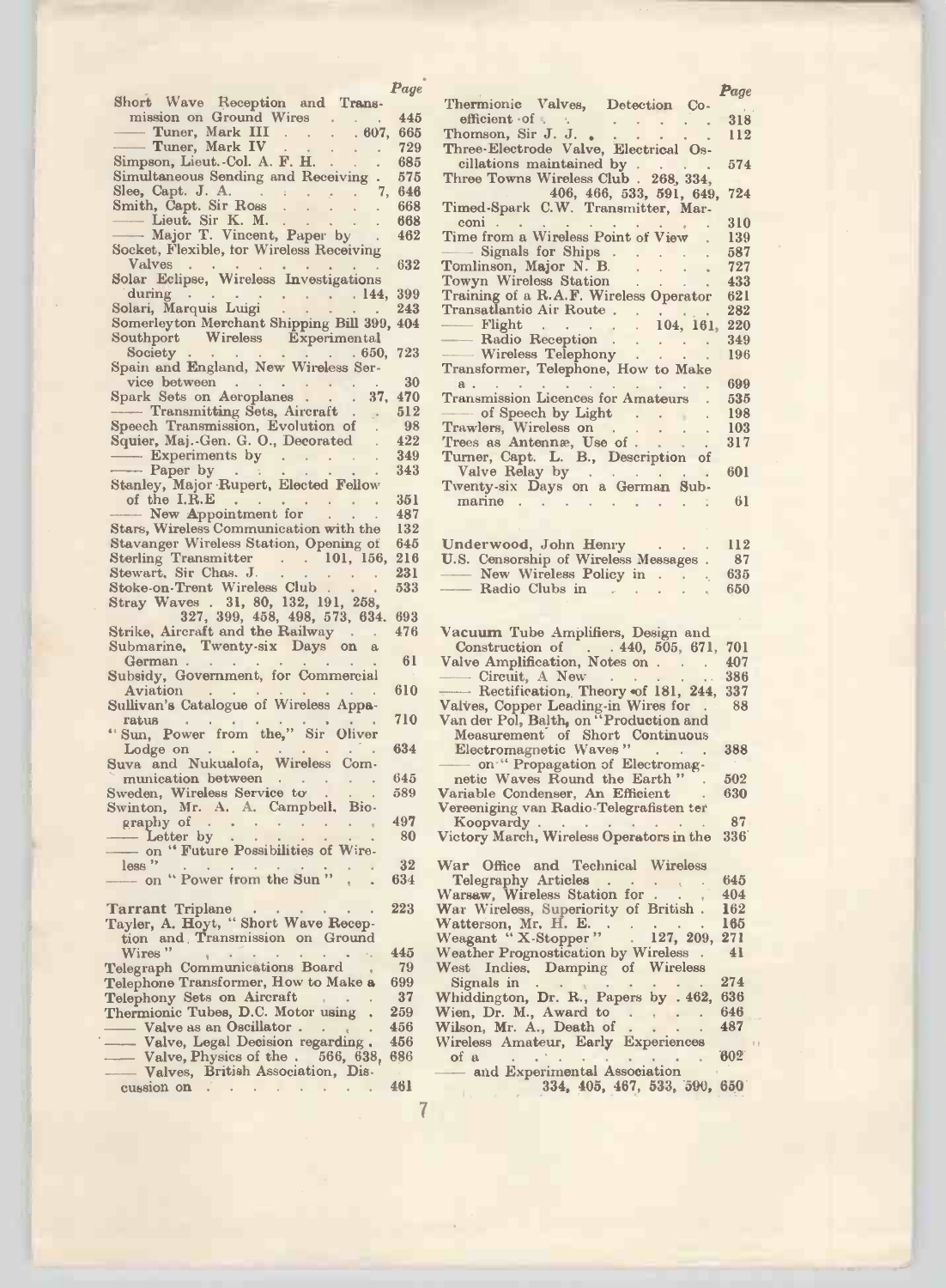|                                                              | Page |                                                                                                            | Page |
|--------------------------------------------------------------|------|------------------------------------------------------------------------------------------------------------|------|
| Wireless and Meteorology 404                                 |      | Wireless Telegraphy, Year Book of 1919 164                                                                 |      |
| - Antennæ, Natural Constants of . 320                        |      | - Telephone and Evolution of                                                                               |      |
|                                                              |      |                                                                                                            |      |
|                                                              |      | Apparatus, Amateur, Construc-<br>tion of 49, 107, 166, 224, 292, 352, Telephonic Control of Aircraft . 160 |      |
| 425, 481, 544, 613, 674, 733                                 |      | - Telephony, Speaking across the                                                                           |      |
| Cadets and 287                                               |      | Atlantic by, Prof. J. A. Fleming                                                                           |      |
| - Chain, Imperial 588                                        |      |                                                                                                            |      |
| - Club Notes . 88, 145, 207, 268,                            |      | <sup>on</sup> Telephony, Advances in 709                                                                   |      |
| 334, 405, 466, 533, 589, 647, 721<br><u>a sa san</u>         |      | - Telephony and Aircraft 80                                                                                |      |
| - How Aeroplanes are Navigated                               |      | - Telephony and Forest Fires . 573                                                                         |      |
| by 389, 578                                                  |      | Telephony Bogies 163                                                                                       |      |
| in Northern Russia                                           | 212  | - Telephony Demonstration 199                                                                              |      |
| $\longrightarrow$ in the Canary Islands 120                  |      | - Telephony, Transatlantic . 5, 196                                                                        |      |
|                                                              |      | - Time Signals for Ships 587                                                                               |      |
| $-$ Maps 68                                                  |      | Wolverhampton Wireless Telegraph and                                                                       |      |
|                                                              |      | Meteorological Service 404 Telephone Association 467                                                       |      |
| - Officers and N.C.O.'s mentioned                            |      | Woolcock, Signalman T. W. 56                                                                               |      |
| in Despatches 351                                            |      | Woolwich Radio Society 725                                                                                 |      |
|                                                              |      | "W/T R.E.". 174, 261, 394, 452                                                                             |      |
| Research, German 259<br>-- Sectional Meetings of I.E.E. . 82 |      |                                                                                                            |      |
| Society of London $.405, 467,$                               |      | "X-Stopper," The Weagant, 127, 209, 271                                                                    |      |
| 517, 533, 589, 593, 647, 651, 711, 721                       |      | "X.Stopping" Devices, Tests of 343                                                                         |      |
| Telegraphy at Archangel 373                                  |      |                                                                                                            |      |
|                                                              |      | "Year Book of Wireless Telegraphy,                                                                         |      |
| Telegraphy Board 27                                          |      | $1919$ " 164                                                                                               |      |
| Telegraphy in the Red Sea. . 679                             |      | YukonRiver, New Wireless Stations on 465                                                                   |      |
| - Telegraphy (Merchant Shipping)                             |      |                                                                                                            |      |
| Bill 334, 399, 404                                           |      |                                                                                                            |      |
|                                                              |      | Telegraphy Problems for Opera. <b>2eppelin</b> Fleet, German 346                                           |      |
| $\text{tors}$ 330, 400                                       |      | Zeppelins as Passenger Machines 414                                                                        |      |

#### AUTHORS

|                                   |  |  | <b>AUTHORS</b>                                          |
|-----------------------------------|--|--|---------------------------------------------------------|
|                                   |  |  |                                                         |
| Anselmi, A. 120                   |  |  | Kent, A. D. 536, 699                                    |
|                                   |  |  | Ludwig, E. 583                                          |
| Balcombe, Capt. S. B. 237         |  |  | McGrath, M. J. 61                                       |
| Barrell, W. S. 181, 244, 337, 407 |  |  | Montefinale, Commdr. G. 679                             |
| Benjamin, A 194                   |  |  | Oliver, C. A 21, 83                                     |
| Boyer, Jacques 252                |  |  | Petersen, T. G. 566, 638, 686                           |
| Catt, J. E. 468                   |  |  | Pletts, J. St. Vincent 68, 146                          |
| Coursey, Philip R. 310, 380       |  |  | Rice, R. K. 373                                         |
| Durrant, Lieut. R. F. 325         |  |  | Schonland, B. F. J. 174, 261, 394, 452                  |
| Eccles, Dr. W. H. 331, 400        |  |  | Scott-Taggart, J 42, 93, 152, 440, 505,                 |
| Egan, Michael B. 557, 621         |  |  | 671, 701<br>the company's company's company's company's |
| Fry, W. J. 602                    |  |  | Wagstaff, E. J. 139                                     |
| Hale, G. W. 630                   |  |  |                                                         |
|                                   |  |  | Wood, G. H 274                                          |
| Keen, K $389, 578$                |  |  |                                                         |
|                                   |  |  |                                                         |

#### BOOK REVIEWS

| Bangay, R. D., "The Oscillation Valve" 348        |     | Kemp, Philip, "Alternating Current     |     |
|---------------------------------------------------|-----|----------------------------------------|-----|
| Brownrigg, Rear Admiral Sir Douglas,              |     | Electrical Engineering"                | 229 |
| Bart., "Indiscretions of the Naval                |     | Owen, W. D., "Guide to the Study of    |     |
|                                                   |     | the Ionic Valve"                       | 543 |
| Censor"<br>Coursey, P. R., "Telephony without 732 |     | Peers, G. R., "Electricity made Plain" | 111 |
| Wires " 542                                       |     | Penrose, H. E., "Useful Notes on       |     |
| Diary and Notebook, Wireless Ama-                 |     | Wireless Telegraphy"                   | 421 |
| teur's 644                                        |     | Shore, A.," Alternating Current Work"  | 543 |
| - Wireless Operator's                             | 644 | Silberstein, L., "Elements of the      |     |
| Fleming, J. A., "Electric Wave Tele-              |     | Electro-magnetic Theory of Light"      | 421 |
| graphy and Telephony" 288                         |     | Stanley, Rupert, "Text Book on Wire-   |     |
| "Thermionic Valve in Radio-                       |     | less Telegraphy"                       | 611 |
| telegraphy and Telephony"                         | 419 | Temperature Conversion Table 111       |     |
| "I. R." "Theoretical Principles of                |     | Winsor, G. McLeod, "Station X"         | 55  |
| Wireless Telegraphy".                             | 289 | Year Book of Wireless Telegraphy and   |     |
| Jansky, Cyril M., "Principles of Radio-           |     | Telephony, 1919 164                    |     |
| telegraphy" 418                                   |     |                                        |     |
|                                                   |     |                                        |     |
|                                                   |     |                                        |     |

| $x_{\text{output}}$ , $x_{\text{output}}$                                                                                                                                                           |     |
|-----------------------------------------------------------------------------------------------------------------------------------------------------------------------------------------------------|-----|
| Electrical Engineering"                                                                                                                                                                             | 229 |
| Owen, W. D., "Guide to the Study of                                                                                                                                                                 |     |
| the Ionic Valve".                                                                                                                                                                                   | 543 |
| Peers, G. R., "Electricity made Plain"                                                                                                                                                              | 111 |
| Penrose, H. E., "Useful Notes on                                                                                                                                                                    |     |
| Wireless Telegraphy"                                                                                                                                                                                | 421 |
| Shore, A.," Alternating Current Work"                                                                                                                                                               | 543 |
| Silberstein, L., "Elements of the                                                                                                                                                                   |     |
| Electro-magnetic Theory of Light"                                                                                                                                                                   | 421 |
| Stanley, Rupert, "Text Book on Wire-                                                                                                                                                                |     |
| less Telegraphy "                                                                                                                                                                                   | 611 |
| Temperature Conversion Table                                                                                                                                                                        | 111 |
| Winsor, G. McLeod, "Station X".                                                                                                                                                                     | 55  |
| Year Book of Wireless Telegraphy and                                                                                                                                                                |     |
| Telephony, 1919<br>$\label{eq:2.1} \frac{1}{2\pi} \left( \begin{array}{cc} 1 & 0 \\ 0 & 1 \end{array} \right) = \frac{1}{2\pi} \left( \begin{array}{cc} 1 & 0 \\ 0 & 1 \end{array} \right) = 0 \ .$ | 164 |
|                                                                                                                                                                                                     |     |

 $R_{\text{obs}}$  Page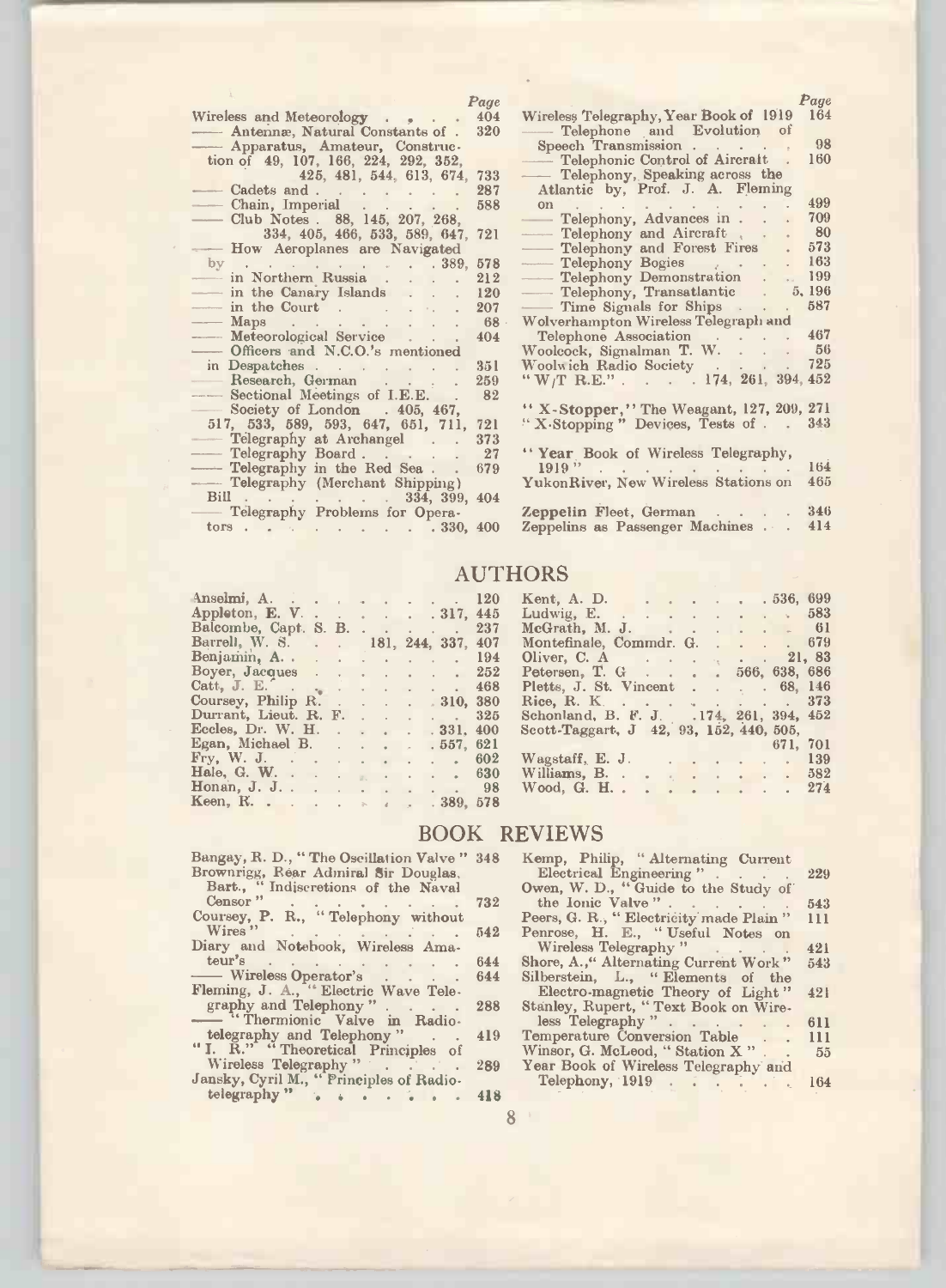### GENERAL ILLUSTRATIONS

|                                                                       | Page          |                                                                                                                                                                                                                                | Page       |
|-----------------------------------------------------------------------|---------------|--------------------------------------------------------------------------------------------------------------------------------------------------------------------------------------------------------------------------------|------------|
| Air Ministry Wireless Station, Appa.                                  |               | Newcastle (Canada), Poulsen Wireless                                                                                                                                                                                           |            |
| ratus at, $\qquad \qquad \ldots$                                      | 706           | Station at                                                                                                                                                                                                                     | $\sqrt{4}$ |
| - Operators at                                                        | 627           | Piave Front, near Nervesa                                                                                                                                                                                                      | 240        |
| Amsterdam Aircraft Exhibition, Mar-                                   |               |                                                                                                                                                                                                                                |            |
|                                                                       |               | - Remains of Pontoon Bridge on the                                                                                                                                                                                             | 238        |
| coni Exhibits at 472, 473                                             |               | Poldhu Station, Aerial System at                                                                                                                                                                                               | 5          |
| Archangel, Engine Room of Wireless                                    |               | ----- Land-line Room at                                                                                                                                                                                                        | 4          |
| Station at                                                            | 374           | - Main Buildings at Allen Main Buildings at Allen                                                                                                                                                                              | 2          |
| - Erection of Wireless Mast at.                                       | 377           | -Switch Board at                                                                                                                                                                                                               |            |
| -- Marconi 25 K.W. Arc Set at.                                        | 374           | - Transmitting Apparatus at                                                                                                                                                                                                    | 3          |
| - Receiving Room of Wireless Sta-                                     |               | Pommereuil, Wireless Aerial at                                                                                                                                                                                                 | 23         |
|                                                                       | 376           | Poulsen Wireless Station at Newcastle                                                                                                                                                                                          |            |
|                                                                       | 374           |                                                                                                                                                                                                                                |            |
|                                                                       |               | $(Canada)$                                                                                                                                                                                                                     | 14         |
| - Scene on the Dwina near                                             | 376           | Russia, Kandalaksha Wireless Station,                                                                                                                                                                                          |            |
| Army H.Q. Telegraph Station.                                          | 454           |                                                                                                                                                                                                                                | 214        |
| -Observation Group, Seventh .                                         | 34            |                                                                                                                                                                                                                                | 214        |
| Australian Flight, Vickers - Vimy                                     |               | - Kem Wireless Staff                                                                                                                                                                                                           | 212        |
| Machine used on                                                       | 668           |                                                                                                                                                                                                                                | 213        |
| Ballybunion Wireless Station, General                                 |               | Station<br>Murmansk Wireless Stn. Interior                                                                                                                                                                                     | 215        |
| View of $\cdots$ $\cdots$ $\cdots$                                    | 196           | R.34 at Mineola                                                                                                                                                                                                                | 345        |
| - Transmitting Apparatus at                                           | 197           | - Preparations for Arrival of.                                                                                                                                                                                                 | 346        |
|                                                                       |               |                                                                                                                                                                                                                                |            |
| Birmingham University                                                 | 30            | - Chart showing Progress of , 285, 347                                                                                                                                                                                         |            |
| Blimp Patrol, Wireless on the                                         | 557           | -- General View of                                                                                                                                                                                                             | 282        |
| Bombay Wireless and Signalling School,                                |               | - Officers of the Alberta Alberta Alberta Alberta Alberta Alberta Alberta Alberta Alberta Alberta Alberta Alberta Alberta Alberta Alberta Alberta Alberta Alberta Alberta Alberta Alberta Alberta Alberta Alberta Alberta Albe | 283        |
| Staff and Pupils at                                                   | 586           | - Wireless Operator on                                                                                                                                                                                                         | 195        |
| Borneo, Wireless in                                                   | 252           | Short Transatlantic Aeroplane, Wireless                                                                                                                                                                                        |            |
| Cadets Receiving Instruction in Wire-                                 |               | Apparatus for                                                                                                                                                                                                                  | 159        |
| less Telegraphy                                                       | 287           | Somme Battle, 1916, Wireless System of                                                                                                                                                                                         | 178        |
| Cape Observatory, South Africa.                                       | 28            | Sopwith Aeroplane, Mr. Hawker's                                                                                                                                                                                                | 221        |
|                                                                       | 302           |                                                                                                                                                                                                                                |            |
| Carnarvon Station, General View of.                                   |               | Submarine, German, Showing Wireless                                                                                                                                                                                            |            |
| $-$ Jigger at $\cdot$ $\cdot$ $\cdot$ $\cdot$ $\cdot$ $\cdot$ $\cdot$ | 306           | Masts                                                                                                                                                                                                                          | 62         |
|                                                                       | 305           | Suez Canal, British Cruiser in                                                                                                                                                                                                 | 681        |
|                                                                       | 303           | $\longrightarrow$ Ship in                                                                                                                                                                                                      | 680        |
|                                                                       | 304           | Taisneres, Wireless Station at                                                                                                                                                                                                 | 85         |
|                                                                       | 305           | Tarrant Triplane, Ill-fated                                                                                                                                                                                                    | 223        |
| Cologne Wireless Station                                              | 8, 20         | Teneriffe, General View of                                                                                                                                                                                                     | 121        |
| Distress Calling Device, New Marconi.                                 | 695           | - Wireless Station, Aerial Leads at.                                                                                                                                                                                           | 123        |
| East Fortune, Wireless Station at.                                    | 284           |                                                                                                                                                                                                                                | 123        |
|                                                                       |               | $ \qquad$ , Lattice Mast at                                                                                                                                                                                                    |            |
| "Felixstowe Fury"                                                     | 416           | $\begin{array}{cccc}\n & \cdots & \cdots & \cdots \\  & \cdots & \cdots & \cdots & \cdots \\ \hline\n & \cdots & \cdots & \cdots & \cdots\n\end{array}$ Receiving Room at                                                      | 124        |
| First Army Front, Aug., 1918.                                         | 264           |                                                                                                                                                                                                                                | 122        |
|                                                                       | 266           | Thames Pageant, August 4th, 1919.                                                                                                                                                                                              | 335        |
| Flowerdown Wireless Training Camp,                                    |               |                                                                                                                                                                                                                                | 336        |
| Winchester                                                            | 622           | Tilleul Farm Wireless Station                                                                                                                                                                                                  | 24         |
| Flying Boat, Fuselage of                                              | 150           | Towyn Station, Base of Mast at                                                                                                                                                                                                 | 437        |
|                                                                       | 163           |                                                                                                                                                                                                                                | 435        |
| Garde Mill Wireless Station                                           | 22            |                                                                                                                                                                                                                                | 436        |
| German Submarine, showing Wireless                                    |               | General View of                                                                                                                                                                                                                | 434        |
| Mast                                                                  | 62            |                                                                                                                                                                                                                                |            |
| and the companion of the companion<br>Greenwich Observatory           | 139           | Receiving Room at 306, 436<br>Transmitting Room at 435                                                                                                                                                                         |            |
|                                                                       |               |                                                                                                                                                                                                                                |            |
| Handley-Page Aeroplane, Crew of                                       | 155           | Trench Wireless in Battle, Map of                                                                                                                                                                                              |            |
| Machine for Commercial Flying.                                        | 414           | System for $\ldots$ $\ldots$ $\ldots$ $\ldots$ 178                                                                                                                                                                             |            |
| $\overline{\phantom{a}}$ Interior of                                  | 476           | Trench Wireless Station                                                                                                                                                                                                        | 395        |
| "Jupiter" s.s.                                                        | 422           | Trinidad, Map of 275, 277                                                                                                                                                                                                      |            |
| Kamina Wireless Station                                               | 492           | Trois Pavés, Wireless Station at 86                                                                                                                                                                                            |            |
| Kuching Wireless Station 253                                          |               | U boat Crew Surrendering<br>Gun 65                                                                                                                                                                                             |            |
| Building Mast at                                                      | 256           |                                                                                                                                                                                                                                |            |
| Operating Room at                                                     | 255           | Wimshurst Machine, Home-made 603                                                                                                                                                                                               |            |
| Power Plant at                                                        | 254           | Wireless Apparatus for Short Trans.                                                                                                                                                                                            |            |
| the company of the com-                                               |               |                                                                                                                                                                                                                                |            |
| Landrecies Aerial.<br>the company of the company                      | 26            | atlantic Aeroplane<br>the contract of the con-                                                                                                                                                                                 | 159        |
| Magnavox, The $\cdots$                                                | 464           | Directing Artillery                                                                                                                                                                                                            | 267        |
| Malgarni, Wireless Station at<br>÷.                                   | 25            | Telephony on Flying Boat.                                                                                                                                                                                                      | 163        |
| Maps, Wireless                                                        | 73            | Telephony at Marconi House.                                                                                                                                                                                                    | 190        |
| Maroilles, Wireless Station at<br>$\sim$                              | 84            | on an Omnibus                                                                                                                                                                                                                  | 203        |
| Massawa, View of<br>$\sim$<br>y.                                      | 683           | World, Map of, showing Suggested                                                                                                                                                                                               |            |
| Wireless Station                                                      | 682           | Time Zone Divisions                                                                                                                                                                                                            | 142        |
| Meri Wireless Station                                                 | 257           | "Z" Type of Airship for Anti-Sub-                                                                                                                                                                                              |            |
| Monte Viali, Italian Lines on.                                        | 239           |                                                                                                                                                                                                                                | 558        |
| $\ddot{\phantom{0}}$                                                  |               | marine Patrols                                                                                                                                                                                                                 |            |
|                                                                       | $\mathcal{Q}$ |                                                                                                                                                                                                                                |            |
|                                                                       |               |                                                                                                                                                                                                                                |            |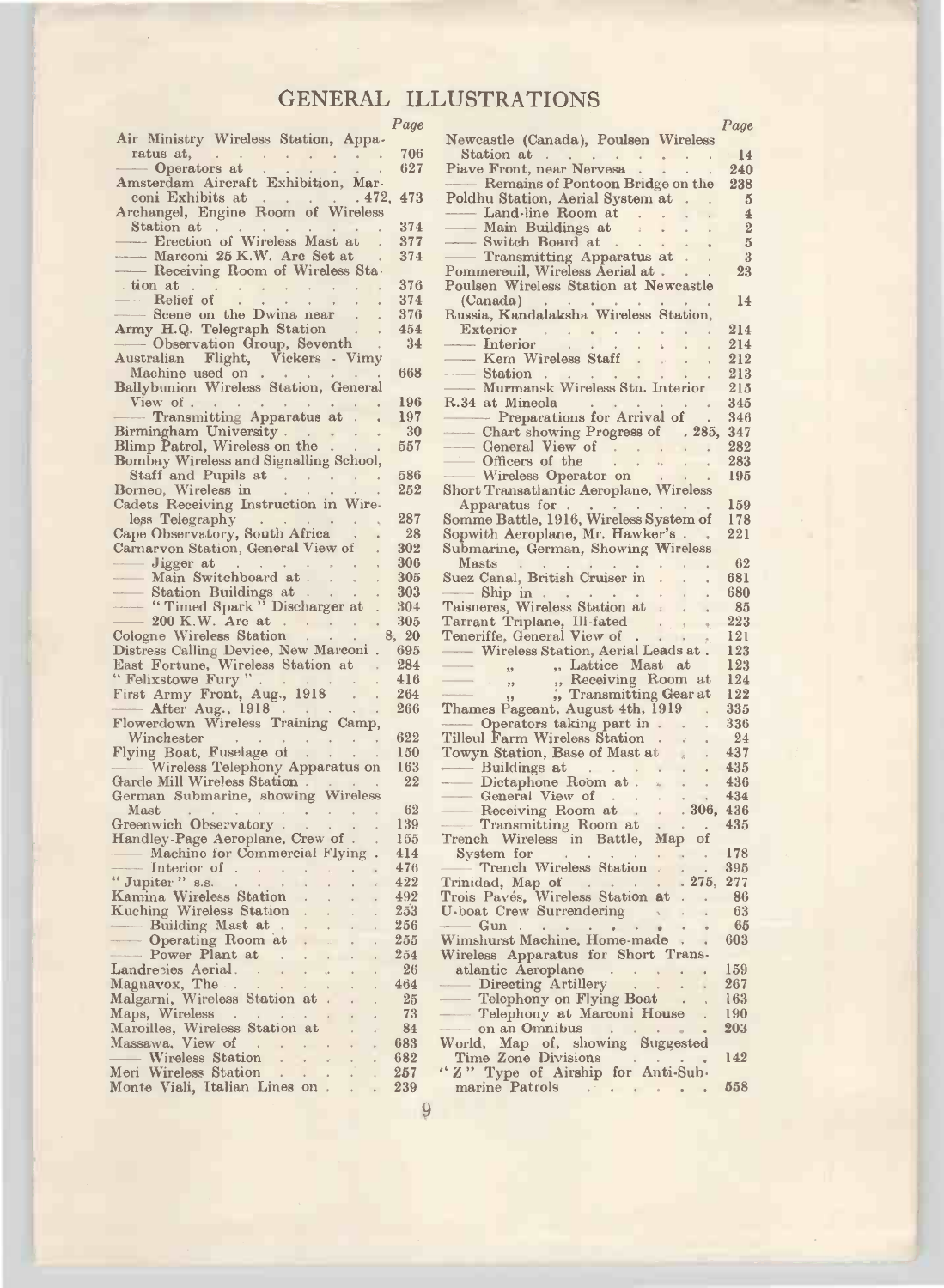### PORTRAITS

|                                           | <i>Page</i> |                                                              | Page |
|-------------------------------------------|-------------|--------------------------------------------------------------|------|
| Allen, Mr. Henry W. 125                   |             | Oliver, Mr. C. A. 21                                         |      |
| Anselmi, Mr. A. 123                       |             | Olsen, Miss M. $\cdots$ $\cdots$ $\cdots$ $\cdots$ 422       |      |
| Bennett, Sergt. J. M. 670                 |             | Petersen, Mr. Hermod 378                                     |      |
| Blandy, Col. L. F $180$                   |             | Pickard, Mr. G. W. 66                                        |      |
| Bonino, Mr. G. 511                        |             | Pinto, Mr. G. 509                                            |      |
| Bowen, Wing Commander J. B. 623           |             | Porte, The late Lieut. Col. J. C. 516                        |      |
| Branckner, General Sir Sefton 413         |             | Powell, Corpl. H. 326                                        |      |
| Caso, Mr. L. 511                          |             | R.34, Officers of the 283                                    |      |
| Chree, Dr. Charles $\sqrt{564}$           |             | Read, Lieut. Commander 222                                   |      |
| Cuniberti, Mr. V. $\cdots$ 510            |             | Robinson, Capt. J., M.B.E., M.Sc. 475                        |      |
| Cuzzani, Mr. F 510                        |             | Rossi, Mr. G. 510                                            |      |
|                                           |             | Saglietto, Mr. 509                                           |      |
| Durrant, Lieut. R. F 325                  |             | Shiers, Sergt. W. H. 670                                     |      |
| Ferrié, General Gustave 308               |             | Simpson, Lieut.-Col. A. F. H. 684                            |      |
| Fry, Mr. W. J 602                         |             | Slee, Captain J. A. $\ldots$ 6                               |      |
| Garcia, Mr. C. 509                        |             | Smith, Capt. Sir Ross 669                                    |      |
| Hawker, Mr. Harry 220                     |             | - Lieut. Sir K. M.                                           | 669  |
| Hope-Jones, Mr. F. 519                    |             | Solari, Marquis Luigi 242                                    |      |
| Klein, Mr. R. H. 518                      |             | Swinton, Mr. A. A. Campbell 496                              |      |
| Leedham, Capt. H. $\ldots$ $\ldots$ $626$ |             | Thomas, Mr. Holt                                             | 413  |
| Lodge, Sir Oliver $\cdots$ 29             |             | Three Towns Wireless Club, Some                              |      |
|                                           |             | McGrath, Mr. M. J 63 Members of the  535                     |      |
| McLeod, Lieut. S. E. S. 423               |             | Tomlinson, Major N. B. 727                                   |      |
|                                           |             |                                                              | 511  |
|                                           |             | Milner, Viscount 79 Wireless Society of London, Officers and |      |
|                                           |             |                                                              | 520  |
|                                           |             |                                                              |      |

## TECHNICAL ILLUSTRATIONS

| 411<br>Aircraft Spark Set 55A                                                                   | Miller's Por                   |
|-------------------------------------------------------------------------------------------------|--------------------------------|
| 471<br>$\longrightarrow$ Transmitter 52A                                                        | mitter                         |
| Transmitter 54A<br>513                                                                          | Phonograp                      |
| 278<br>Ammeter, Hot Wire                                                                        | Portable F                     |
| Audio-Frequency Amplifiers 249,<br>251                                                          | Poulsen A                      |
| Bemrose, Capt., Amplifier Exhibited by<br>649                                                   | R.A.F. Di                      |
| Burbury, <sup>1</sup> H., Three Valve Low Frequency                                             | with An                        |
| 526<br>Amplifier Exhibited by                                                                   | - Wirel                        |
| Two Valve H.F. Amplifier Exhib-                                                                 | Reed, $\mathbb{F}$ .,          |
| 525                                                                                             | Exhibite                       |
| - Valve Relay Exhibited by<br>527                                                               | Scott-Tagg                     |
| Clapper Break<br>218                                                                            | mitting                        |
| Coil Aerial, Model showing Action of                                                            | $\rule{1em}{0.15mm}$ Edisy     |
| 715<br>Waves on                                                                                 | Short-Wav                      |
| Condenser, Variable<br>Crystal Receiving Circuits 353 - 356                                     | $-\frac{1}{2}$ (Mar)           |
|                                                                                                 | $\longrightarrow$ (Mar)        |
| Direction Finding Apparatus for Ships.<br>527                                                   | Simultanec                     |
| 580<br>Instrument for Aeroplanes.                                                               | <b>Circuits</b>                |
| 204<br>$\frac{1}{1}$ Station                                                                    | Swinton, A                     |
| - Aerial on Aeroplane<br>579                                                                    | Aerial E                       |
| 296<br>Directive Signalling Aerials.                                                            | Telephone                      |
| Distress Calling Device, New Marconi. 695                                                       | $-$ Trans                      |
| $\overline{9}$<br>Duddell Arc Circuit                                                           | Ticker, Ro                     |
| 583<br>Experimental Station, An                                                                 | $\overline{\phantom{a}}$ Vibra |
| Frequency Meter<br>716                                                                          | "Timed"                        |
| High Frequency Alternators 187-190<br>Hot Wire Ammeter 278<br>Lee, Mr. A. T., Portable Receiver | Transform                      |
|                                                                                                 | Variometer                     |
|                                                                                                 | Washingto                      |
| Exhibited by 648                                                                                | Circuit $\varepsilon$          |
| Marconi Direction Finding Apparatus                                                             | Wimshurst                      |
| for Ships $\cdot \cdot \cdot \cdot \cdot \cdot \cdot 527$                                       | Wireless T                     |
|                                                                                                 |                                |

| LLUSTRATIONS                                                                                 |                 |  |
|----------------------------------------------------------------------------------------------|-----------------|--|
|                                                                                              |                 |  |
| Miller's Portable Quenched Spark Trans-                                                      |                 |  |
| mitter<br>Phonograph, Action of the.                                                         | 528             |  |
|                                                                                              | - 98            |  |
| Portable Receiver,                                                                           | 713             |  |
| $\frac{1}{2}$ , $\frac{1}{2}$ , $\frac{1}{2}$ , $\frac{1}{2}$ , $\frac{1}{2}$<br>Poulsen Arc | $\overline{11}$ |  |
| R.A.F. Direction Finding Apparatus                                                           |                 |  |
|                                                                                              | 523             |  |
| with Amplifier .<br>Wireless Telephone Set .                                                 | 522             |  |
| Reed, F., Crystal and Valve Receivers                                                        |                 |  |
|                                                                                              | 530             |  |
| Exhibited by<br>Scott-Taggart Continuous Wave Trans-                                         |                 |  |
| mitting Tube                                                                                 | 525             |  |
| - Ediswan Full-wave Rectifier.                                                               | 524             |  |
| Short-Wave Tuner (Mark III)                                                                  | 607             |  |
| - (Mark III) Wiring Arrangement.                                                             | 608             |  |
| - (Mark IV) Wiring Arrangement.                                                              | 729             |  |
| Simultaneous Sending and Receiving,                                                          |                 |  |
| Circuits for                                                                                 | 575             |  |
| Swinton, A. A. Campbell. Small Frame                                                         |                 |  |
| Aerial Exhibited by                                                                          | 529             |  |
| Telephone Receiver, Section through.                                                         | 99              |  |
| $\frac{1}{\sqrt{1-\frac{1}{2}}}$ Transformer $\cdots$ $\cdots$ $\cdots$                      | 700             |  |
| Ticker, Rotary                                                                               | 12              |  |
| Vibrating Gold Wire 12                                                                       |                 |  |
| "Timed " Discs at Stavanger Station.                                                         | 315             |  |
| Transformer, Telephone                                                                       | 700             |  |
| Variometer 294,                                                                              | 295             |  |
| Washington (Arlington), Transmitting                                                         |                 |  |
|                                                                                              | $\overline{13}$ |  |
| Circuit at<br>Wimshurst Machine, Home-made .                                                 | 603             |  |
| Wireless Telephone Sets, Field                                                               | 199             |  |
|                                                                                              |                 |  |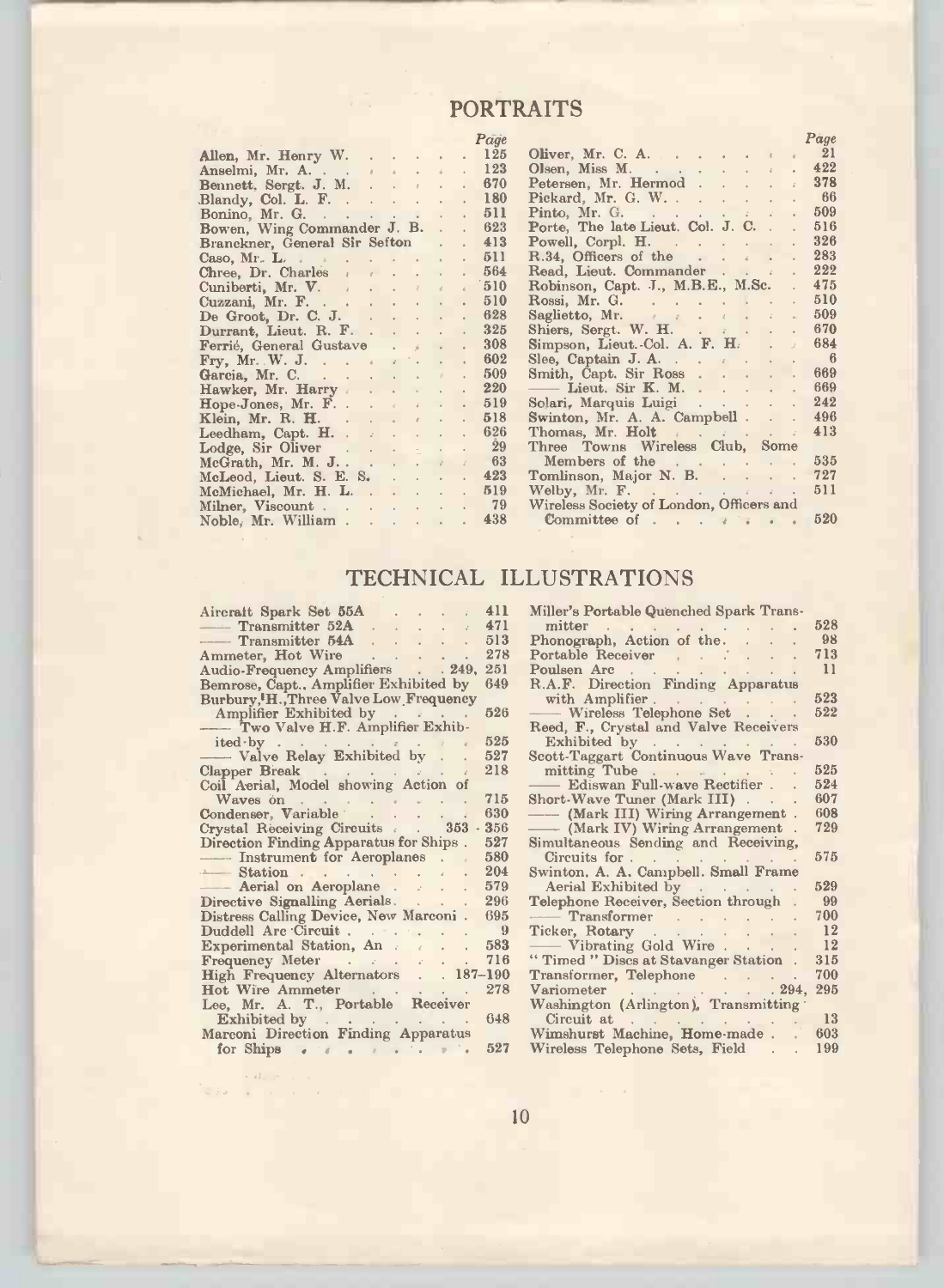